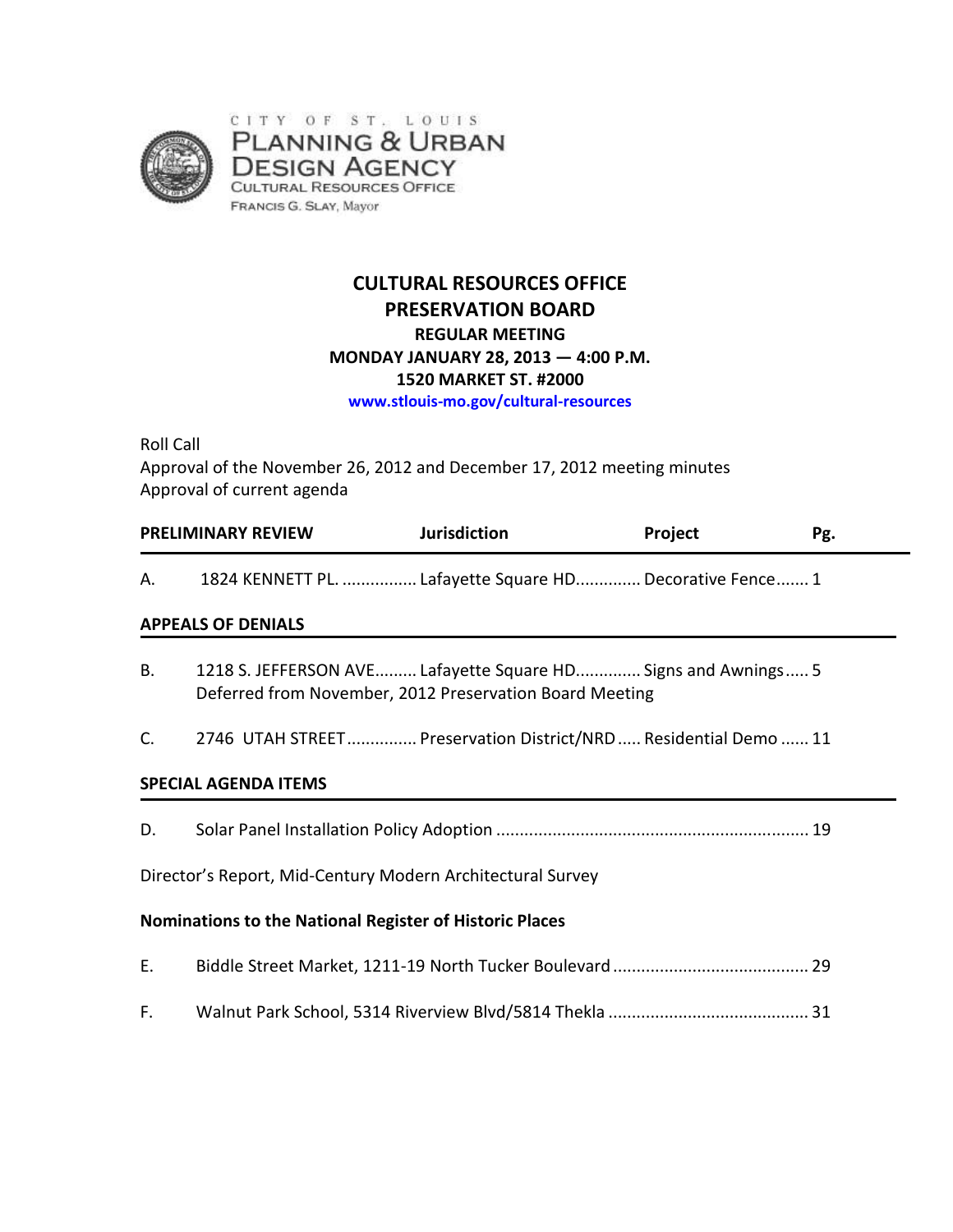

# CITY OF ST. LOUIS<br>PLANNING & URBAN **DESIGN AGENCY** CULTURAL RESOURCES OFFICE FRANCIS G. SLAY, Mayor

|--|

| Date:         | January 28, 2013                                                          |
|---------------|---------------------------------------------------------------------------|
| Address:      | 1824 Kennett Place                                                        |
| ITEM:         | Preliminary Review to restore a gate and install a decorative metal fence |
| Jurisdiction: | Lafayette Square Certified Local Historic District - Ward 7               |
| STATE:        | Bob Bettis, Cultural Resources Office                                     |
|               |                                                                           |



**1824 Kennett Place** 

# **OWNER/APPLICANT:**

Scott and Susan Jones

### **RECOMMENDATION:**

That the Preservation Board deny the Preliminary Application as the fence does not meet the Lafayette Square Historic District standards.

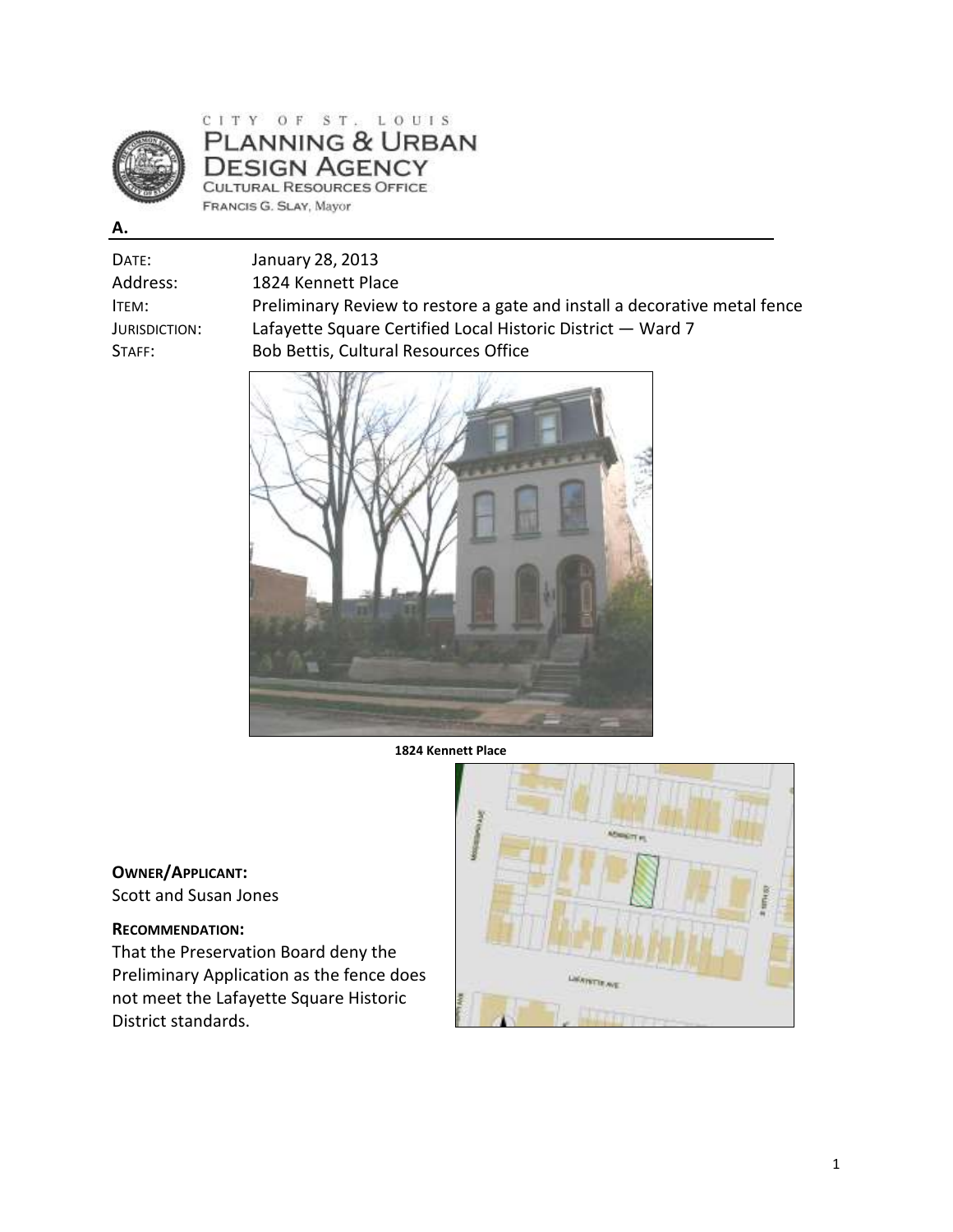#### **RELEVANT LEGISLATION:**

Excerpt from Lafayette Square Historic District Ordinance #69112:

### **403.1 Street Fences**

**A] Street fences are restricted to a height of 42 inches or less when measured above the ground. An HME may be used as a reason for a variance. When placed atop a retaining wall, the height shall be measured from the top of the wall. A gate may be taller than 42 inches if based on an HME.** 

The fence height complies with the Standards.

- **B] The top of street fences shall be at the same level as adjacent street fences, or shall match the predominant level of street fences on the same block on the same side of the street.**  The top of the fence complies with the Standards.
- **C] The top of street fences parallel to a sidewalk shall be horizontal, stepping the top at intervals as required to maintain the appropriate height.**  The top of the fence complies with the Standards.
- **D] Street fences shall be metal and duplicate the proportion and scale of an HME. The HME fence shall be located in front of a building of similar age and type to the property under consideration.**

The fence is the appropriate overall scale but, as the design is derived from stock elements rather than be based on an Historic Model Example and the use of the elements in a horizontal rather than traditional vertical orientation, the overall design has proportions that are not derived from an Historic Model Example.

### **PRELIMINARY FINDINGS AND CONCLUSION:**

The Cultural Resource Office's consideration of the criteria for fences led to these preliminary findings:

- That 1824 Kennett is located in the Lafayette Square Local Historic District and that the district standards include requirements for this type of element;
- That the original fence gate would be restored and that portion of the project meets the standards;
- That the proposed fence would not replicate the original and is not based on a Historic Model Example, as required by the standards;
- That the proposed fence would be built of stock elements;
- That the short run of fence between the gate and the west end post would also deviate from a Historic Model Example and the original fence; and
- That, for these reasons, the fence design would not meet the standards.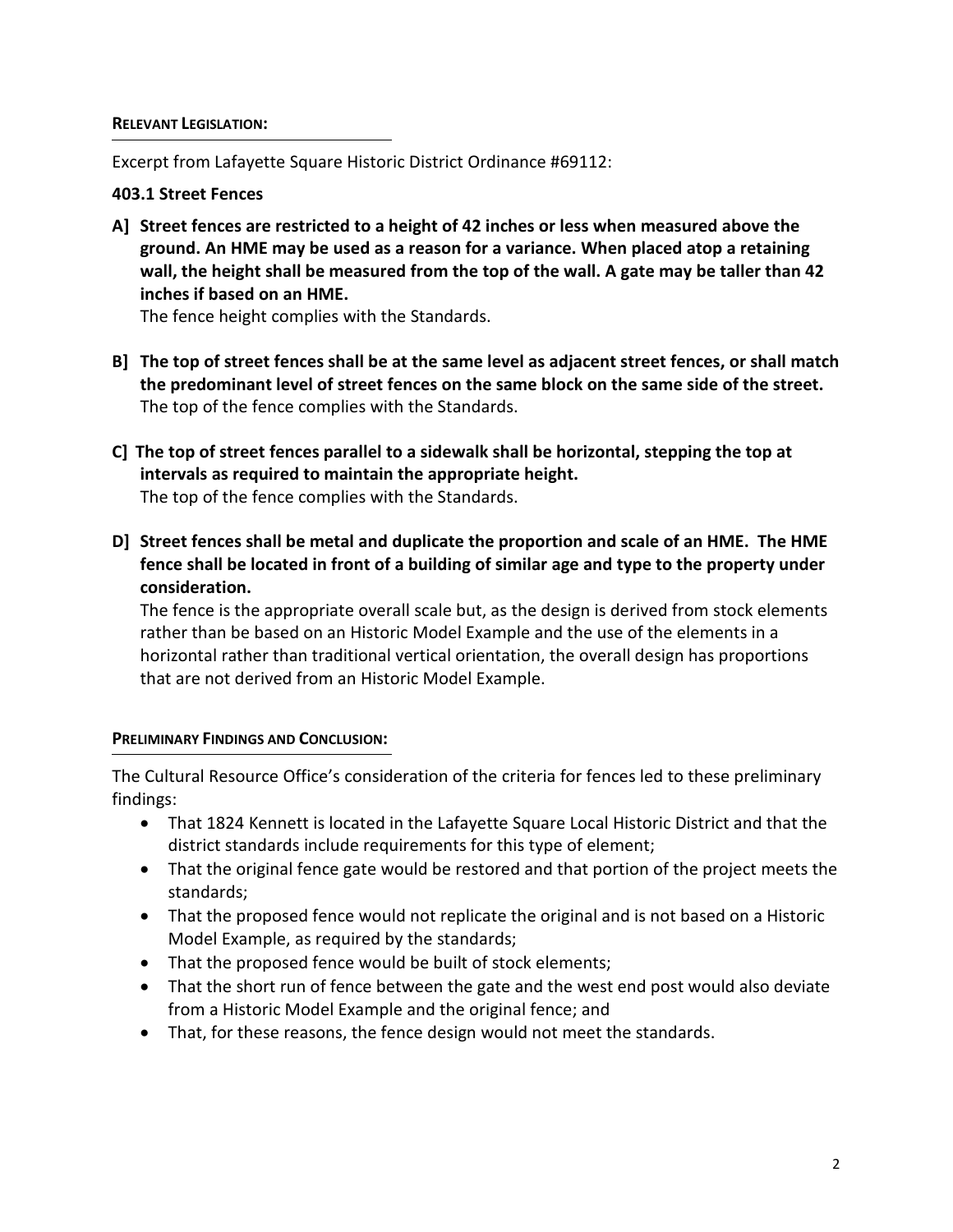Based on the Preliminary findings, the Cultural Resources Office recommends that the Preservation Board deny the Preliminary Application of the proposed fence as it does not comply with the Lafayette Square Historic District Standards.





**Proposed Site Plan** 



**Original fence**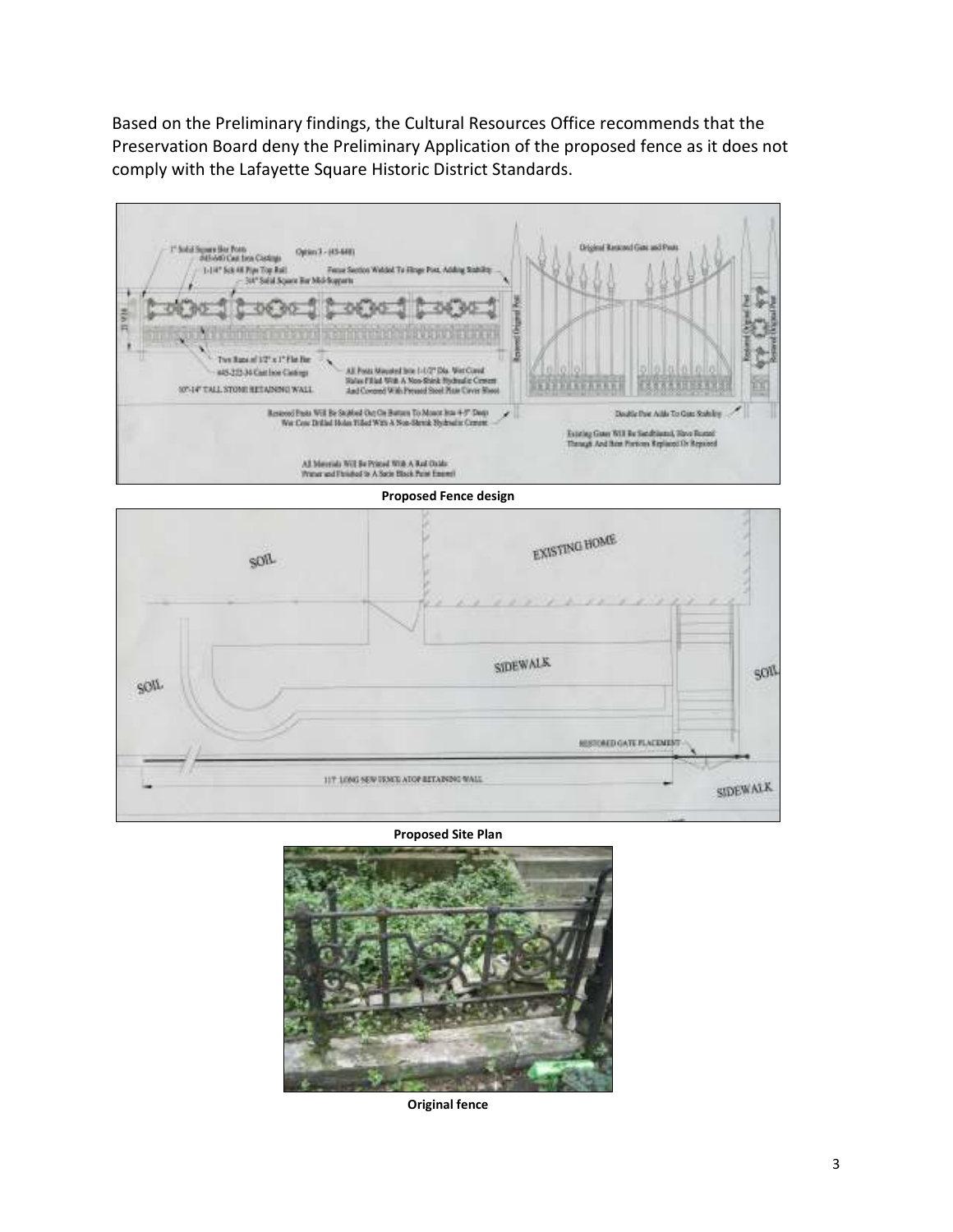

**Original gate to be restored**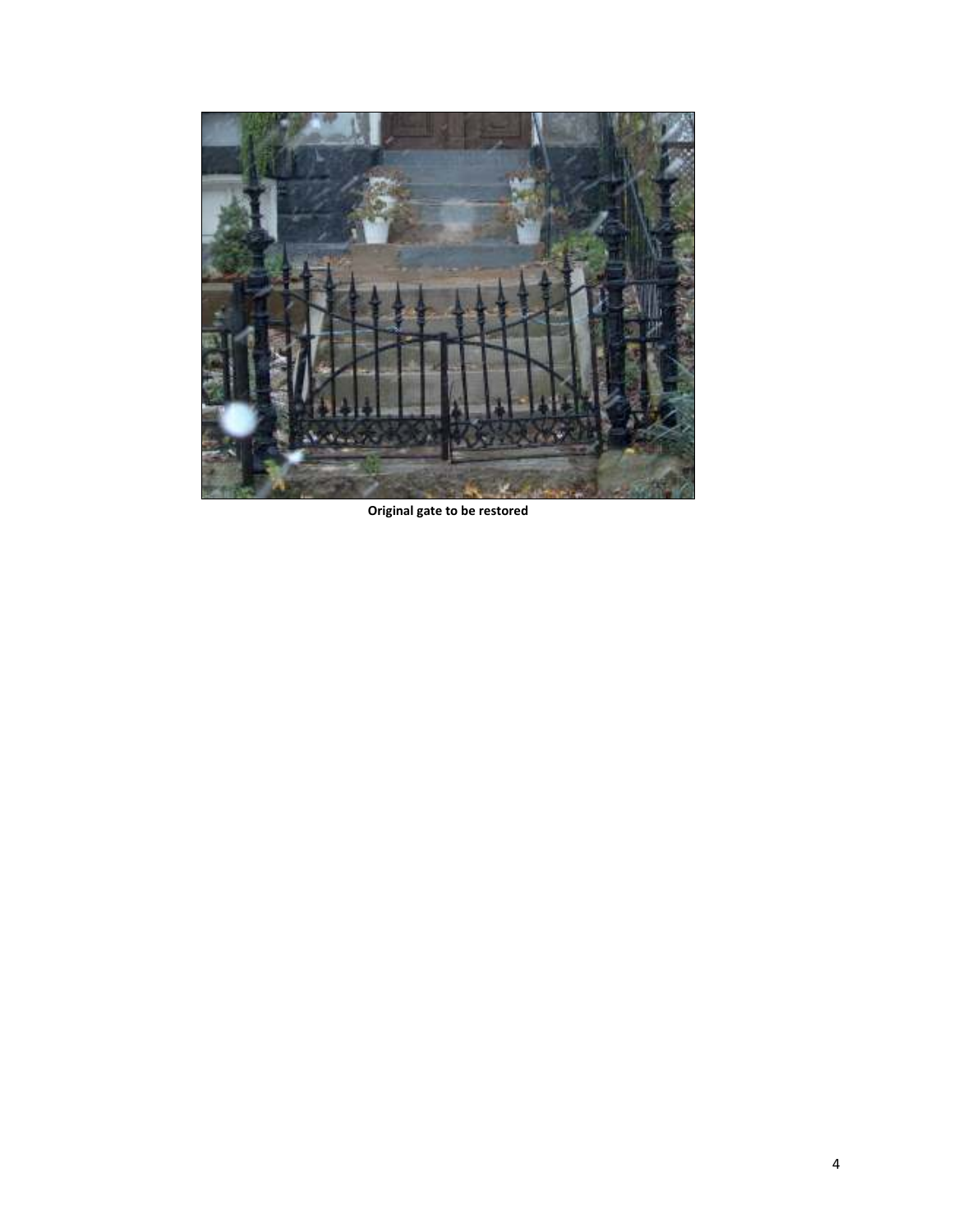

CITY OF ST. LOUIS PLANNING & URBAN **DESIGN AGENCY** CULTURAL RESOURCES OFFICE FRANCIS G. SLAY, Mayor

| I<br>۰, |  |
|---------|--|

| DATE:                | January 28, 2013                                                                                                                        |
|----------------------|-----------------------------------------------------------------------------------------------------------------------------------------|
| SUBJECT:             | Appeal of Director's Denial to retain three (3) murals and four (4)<br>awnings and to install an illuminated ground sign; deferred from |
|                      | November 2012 Preservation Board meeting                                                                                                |
| ADDRESS:             | 1218 S. Jefferson                                                                                                                       |
| <b>JURISDICTION:</b> | Lafayette Square Local Historic District - Ward 6                                                                                       |
| STAFF:               | Andrea Gagen, Preservation Planner, Cultural Resources Office                                                                           |



**1218 S. Jefferson** 

#### **OWNER:**

Dubman Reality, LLC/Brook Dubman

**APPLICANTS:** Piros Signs, Inc./Joe Phillips

#### **RECOMMENDATIONS:**

That the Preservation Board overturn the denial of the murals and awnings if the lettering is altered and uphold the denial of the monument sign, which is not compliant with the Lafayette Square Historic District Standards.

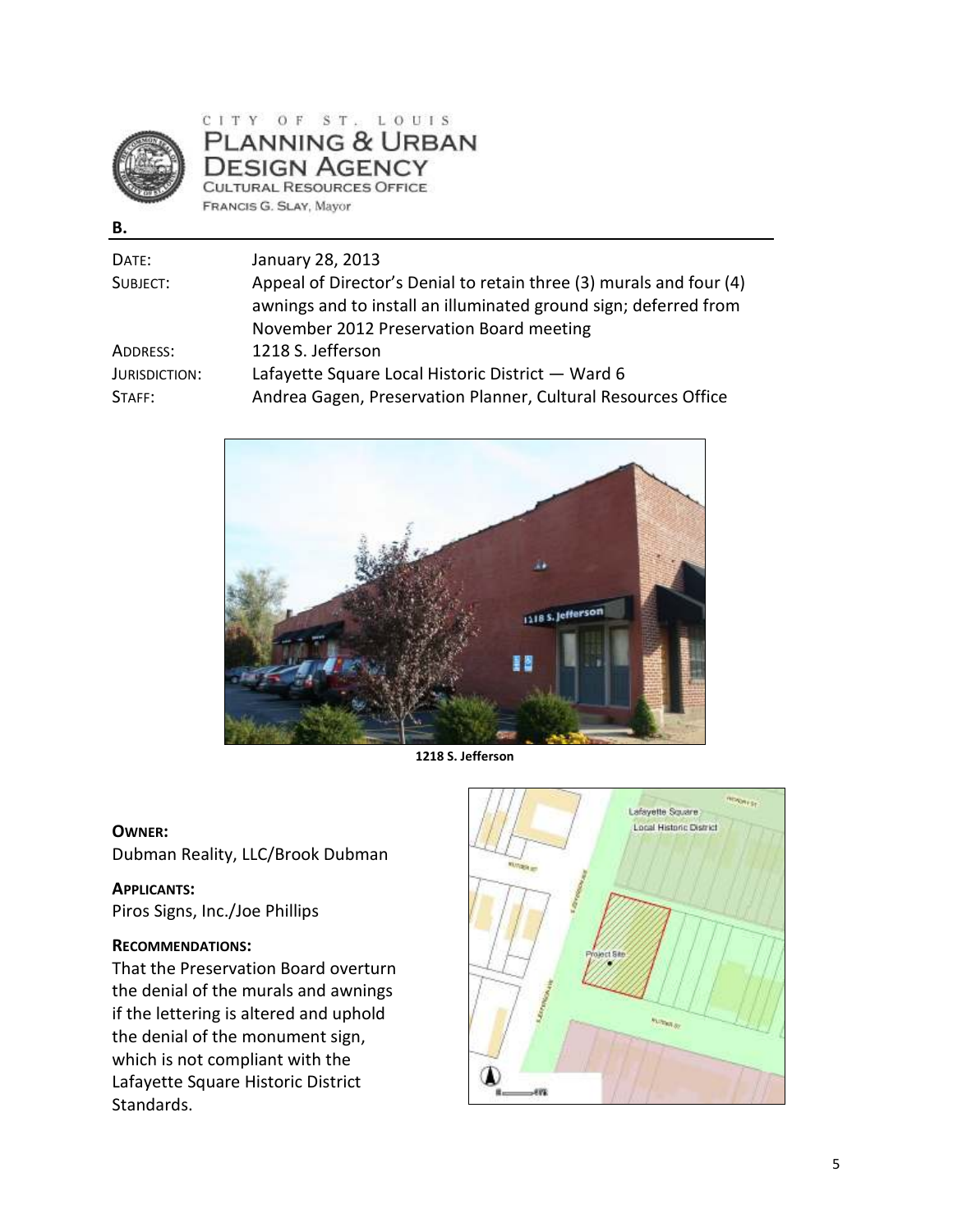#### **RELEVANT LEGISLATION:**

Application #1 – Murals and Awnings

Excerpt from Ordinance #63327, the Lafayette Square Historic District:

## **ARTICLE 2 – HISTORIC BUILDINGS**

### *207.7 Signs at Public Facades*

## **A] No non-appurtenant (off-site) signs are allowed.**

*Comment: Commercial signs are defined as those located at buildings that were originally built to house commercial uses; commercial signs at residential structures refer to installations at residential structures that have been converted to commercial or mixed-use.* 

- **B] Commercial signs** 
	- **1) Commercial signs are otherwise regulated herein and by city, state and federal law.**
	- **2) Signs shall not project beyond the face of the building more than 36 inches.**  Not applicable.
	- **3) A 6-inch maximum height for lettering on the apron of an awning is permitted.**  Does not comply. Portions of the lettering on awning aprons appear to exceed 6 inches in height.
	- **4) Placard signs shall be metal or painted wood, and shall not exceed 800 square inches in size.**

The murals on the Jefferson Street façade, which cover blocked-in windows, exceed the 800 square inches maximum for a placard sign, indicating that they are large features to be installed on the wall of the building.

- **5) Signs shall not be applied above the second floor window sill line.** Not applicable.
- **6)****Sign lettering may be painted onto the flat fascia trim above storefront windows.**

Not applicable.

**7)****Signs may be painted on the storefront glass, with the stipulations that the height of letters does not exceed 6 inches and the lines of the sign are limited to 4.** 

Not applicable.

- **8) Signs shall not be electric, except for decorative or "open" signs. Flashing lights are not allowed.**  Not applicable.
- **9)****See Section 207.5 for exterior lighting restrictions***.* Not applicable**.**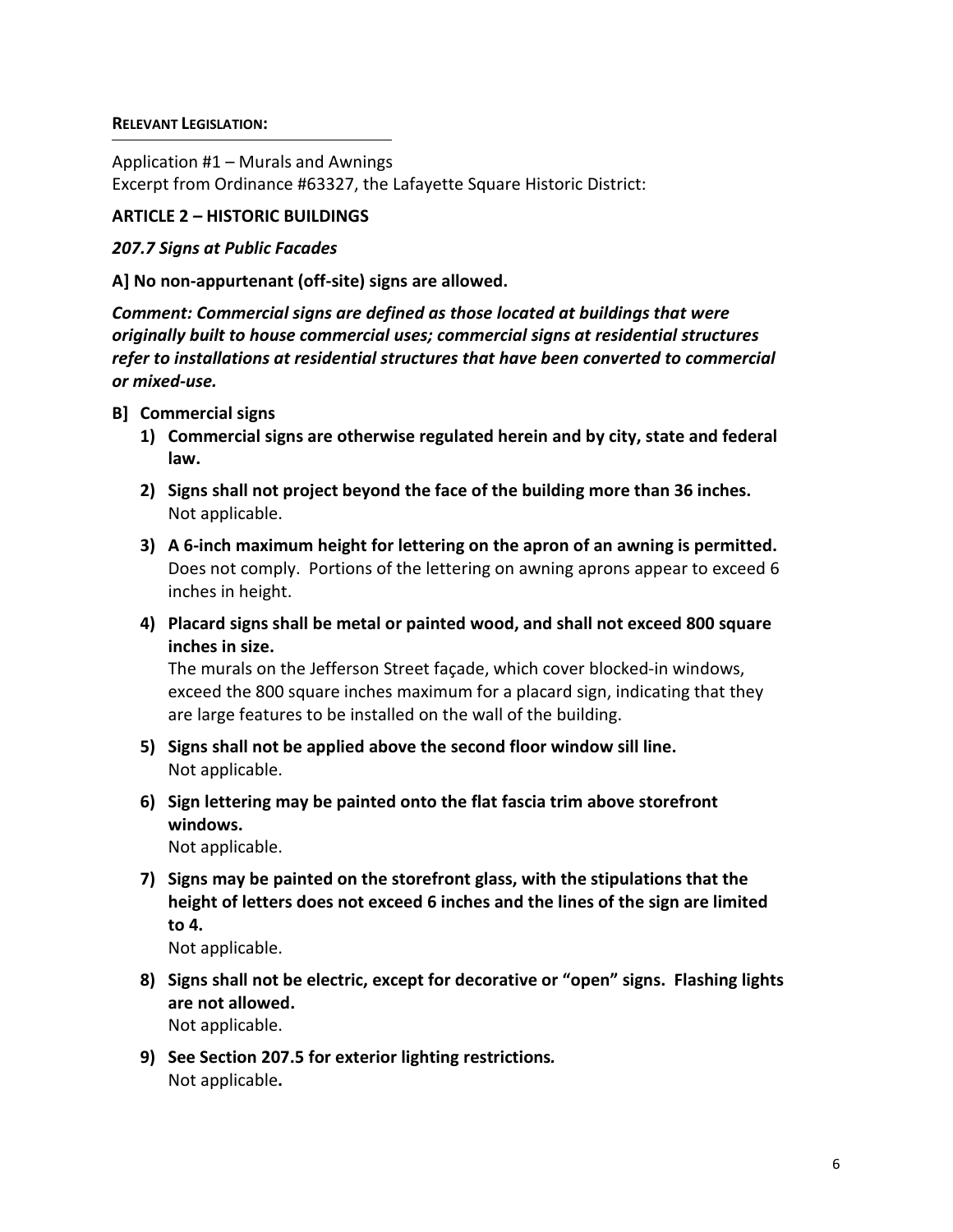### Application #2 – Monument Sign *207.7 Signs at Public Facades*

- **A]****No non-appurtenant (off-site) signs are allowed.**  *Comment: Commercial signs are defined as those located at buildings that were originally built to house commercial uses; commercial signs at residential structures refer to installations at residential structures that have been converted to commercial or mixed-use.*
- **B] Commercial signs** 
	- **1) Commercial signs are otherwise regulated herein and by city, state and federal law.**
	- **2) Signs shall not project beyond the face of the building more than 36 inches.**  Does not comply. The sign is not attached to the building face.
	- **3) A 6-inch maximum height for lettering on the apron of an awning is permitted.**  Not applicable.
	- **4) Placard signs shall be metal or painted wood, and shall not exceed 800 square inches in size.**

Not applicable**.**

- **5) Signs shall not be applied above the second floor window sill line.**  Not applicable.
- **6) Sign lettering may be painted onto the flat fascia trim above storefront windows.**  Not applicable**.**
- **7) Signs may be painted on the storefront glass, with the stipulations that the height of letters does not exceed 6 inches and the lines of the sign are limited to 4.**

Not applicable.

**8) Signs shall not be electric, except for decorative or "open" signs. Flashing lights are not allowed.** 

Does not comply. The proposed sign is internally illuminated and is not a decorative sign.

### **PRELIMINARY FINDINGS AND CONCLUSION:**

The Cultural Resource Office's consideration of the criteria for fences led to these preliminary findings:

- That 1218 S. Jefferson, is located in the Lafayette Square Local Historic District;
- The awnings, murals and some signage were installed without permits;
- The murals are not counter to the intent of the historic district standards;
- The lettering on the awnings exceeds 6 inches and is not consistent from awning to awning;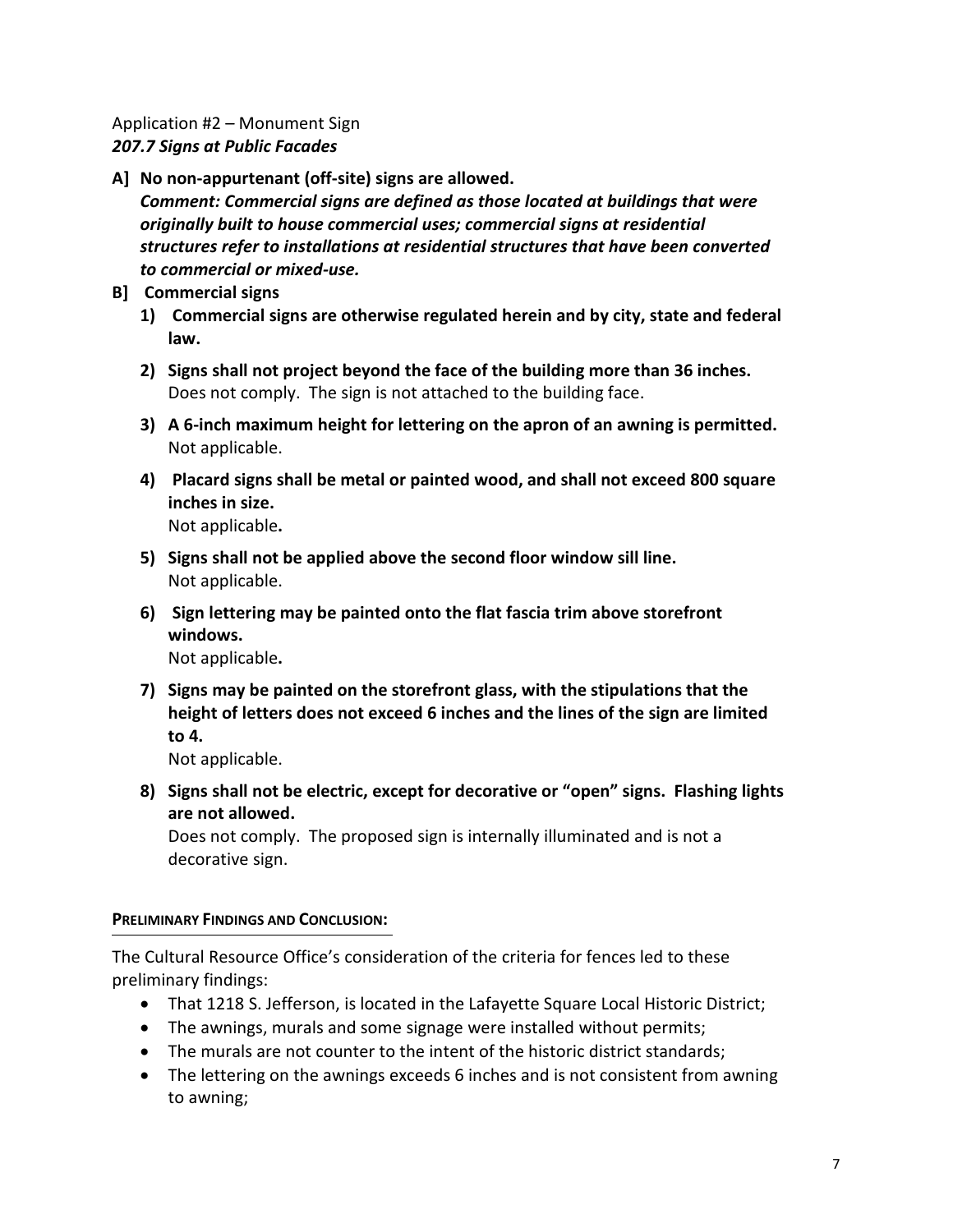• The proposed internally-illuminated monument sign does not meet the Lafayette Square Historic District standards in size, lighting and placement.

### **RECOMMENDATION:**

Based on the Preliminary findings, the Cultural Resources Office recommends that the Board overturn the denial of the application for the murals and awnings on the condition that an application be submitted that indicates that the lettering on the awnings aprons will be removed and none be applied or that the lettering would be replaced with letters no taller than 6 inches in height and limited to "**Quick Fix**" on one awning skirt and "**1218 S. Jefferson**" on one other awning skirt.

The Cultural Resources Office recommends that the Preservation Board uphold the Director's denial of the application for the illuminated ground sign as the proposed sign is not in compliance with the Lafayette Square Historic District Standards.





**Awning and murals installed without a permit Lettering taller than 6 inches**



**Proposed monument sign**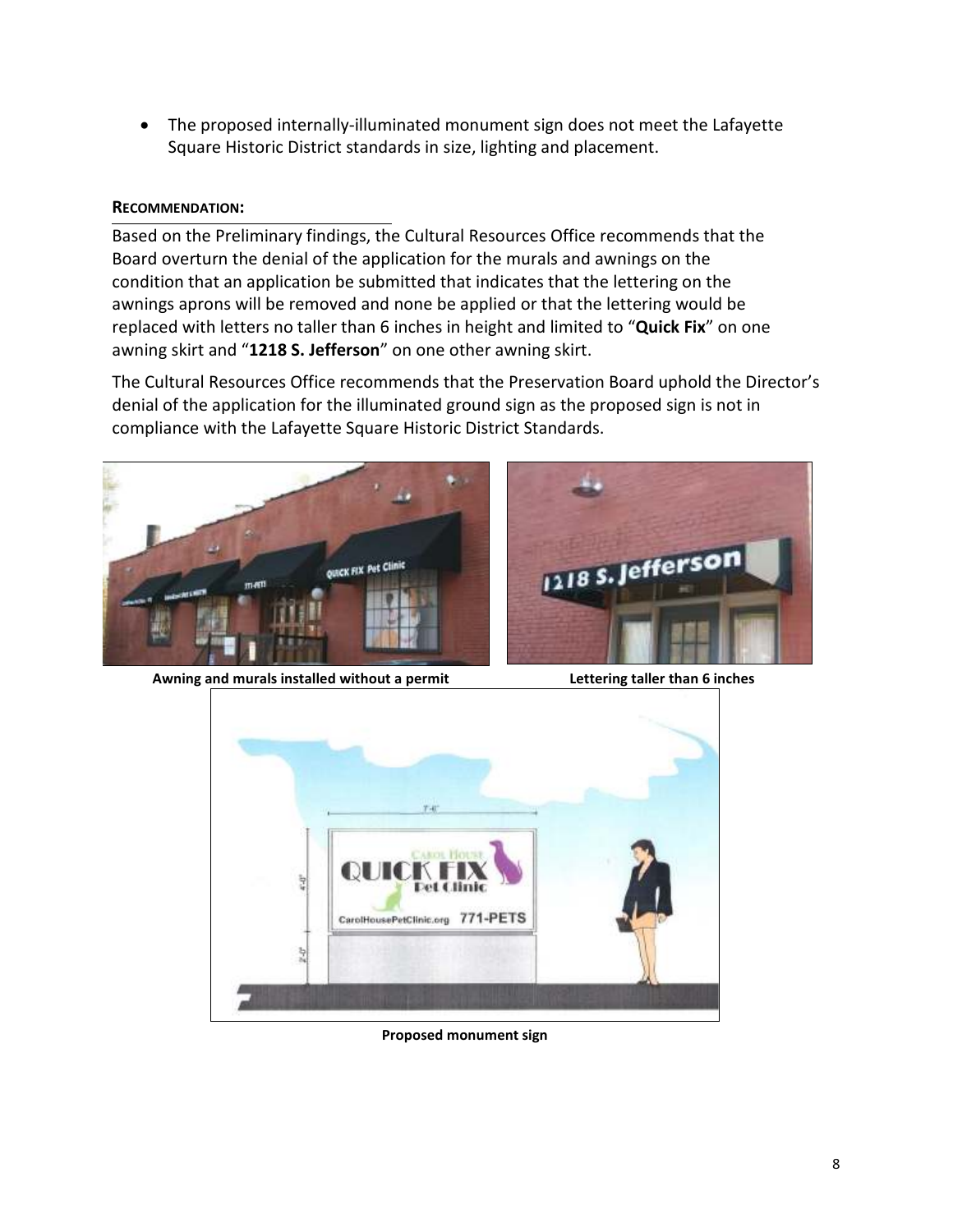

**Site plan showing location of proposed monument sign**



**Site of proposed monument sign**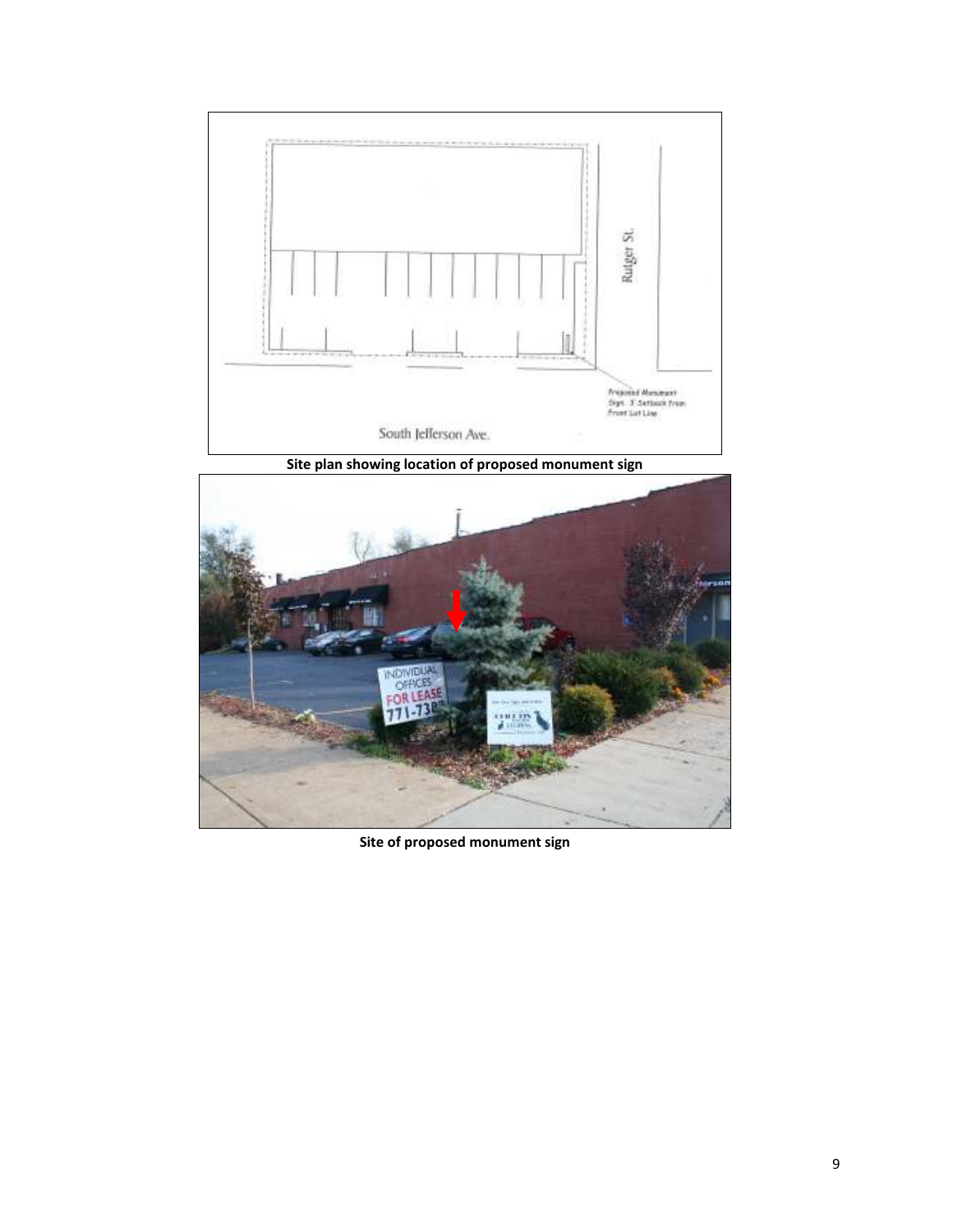

CITY OF ST. LOUIS PLANNING & URBAN **DESIGN AGENCY CULTURAL RESOURCES OFFICE** FRANCIS G. SLAY, Mayor

**C.** 

| DATE:         | January 28, 2013                                                                                  |
|---------------|---------------------------------------------------------------------------------------------------|
| ADDRESS:      | 2746 Utah Avenue                                                                                  |
| ITEM:         | Appeal of Demolition Permit Denial                                                                |
| JURISDICTION: | Preservation Review District, National Register of Historic Place Historic District<br>$-$ Ward 9 |
| $C - C - C$   | Detau Deadlau, Disaatas, Cultural Desaussas Office                                                |

STAFF: Betsy Bradley, Director, Cultural Resources Office



**2746 Utah** 

**OWNER:** Kham Phao and Wandee Chareunsap represented by Pone Siharaj

**APPLICANT:** Hughes Wrecking

### **RECOMMENDATION:**

That the Preservation Board uphold the Director's denial unless the economic feasibility of extensive repairs and reuse potential of the property indicate that demolition is appropriate.

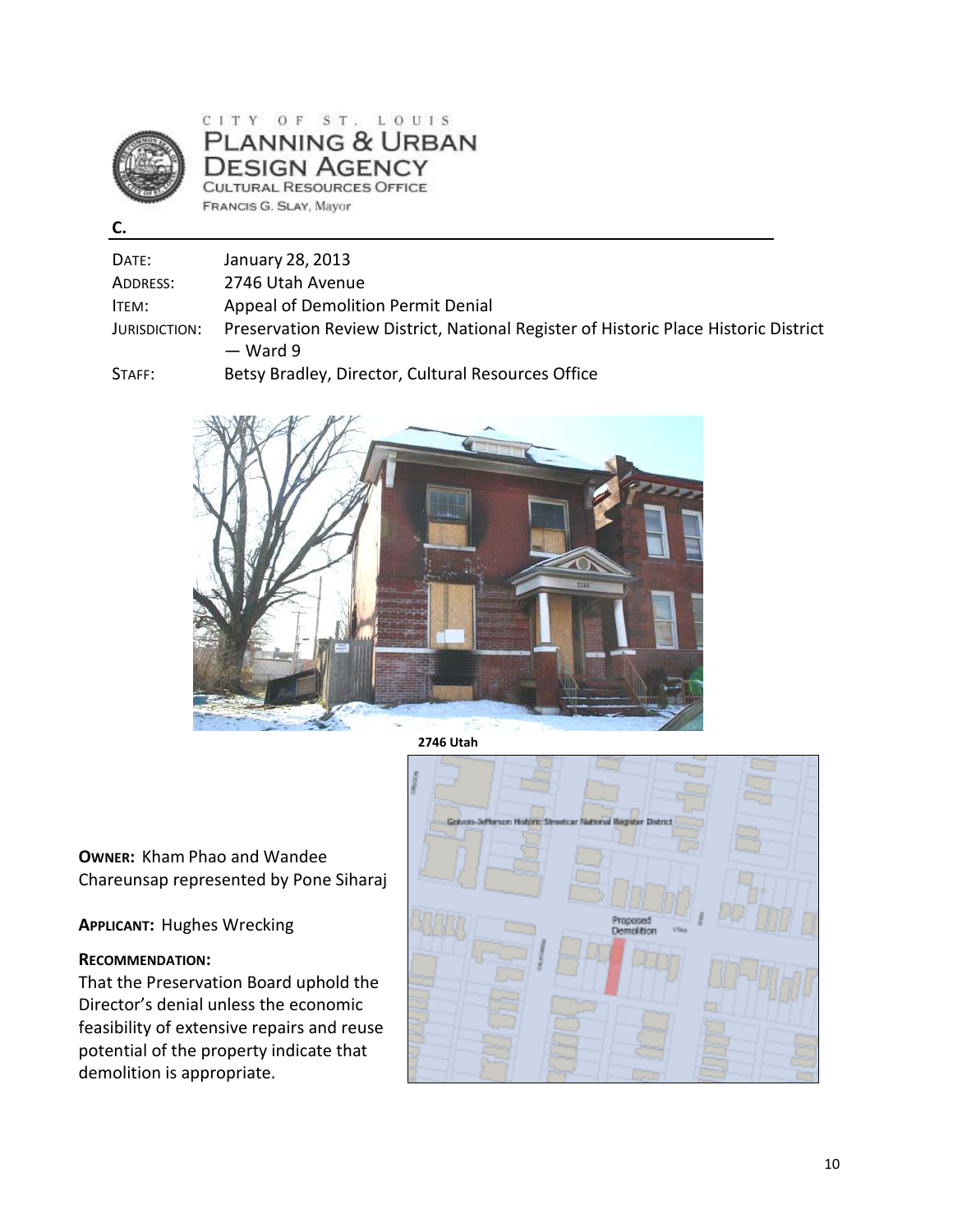**St. Louis City Ordinance #64689** 

**PART X - DEMOLITION REVIEWS** 

### **SECTION FIFTY-EIGHT.**

**Whenever an application is made for a permit to demolish a Structure which is i) individually listed on the National Register, ii) within a National Register District, iii) for which National Register Designation is pending or iv) which is within a Preservation Review District established pursuant to Sections Fifty-Five to Fifty-Six of this ordinance, the building commissioner shall submit a copy of such application to the Cultural Resources Office within three days after said application is received by his Office.** 

2746 Utah is a contributing building in the Gravois Jefferson Streetcar Suburb National Register Historic District and is located in a Preservation Review District.

### **St. Louis City Ordinance #64832**

**SECTION ONE. Preservation Review Districts are hereby established for the areas of the City of St. Louis described in Exhibit A.** 

**SECTION FIVE. Demolition permit - Board decision.** 

**All demolition permit application reviews pursuant to this chapter shall be made by the Director of the Office who shall either approve or disapprove of all such applications based upon the criteria of this ordinance. All appeals from the decision of the Director shall be made to the Preservation Board. Decisions of the Board or Office shall be in writing, shall be mailed to the applicant immediately upon completion and shall indicate the application by the Board or Office of the following criteria, which are listed in order of importance, as the basis for the decision:** 

**A. Redevelopment Plans. Demolitions which would comply with a redevelopment plan previously approved by ordinance or adopted by the Planning and Urban Design Commission shall be approved except in unusual circumstances which shall be expressly noted.** 

Not applicable.

**B. Architectural Quality. Structure's architectural merit, uniqueness, and/or historic value shall be evaluated and the structure classified as high merit, merit, qualifying, or noncontributing based upon: Overall style, era, building type, materials, ornamentation, craftsmanship, site planning, and whether it is the work of a significant architect, engineer, or craftsman; and contribution to the streetscape and neighborhood. Demolition of sound high merit structures shall not be approved by the Office. Demolition of merit or qualifying structures shall not be approved except in unusual circumstances which shall be expressly noted.** 

2746 Utah is a two-story brick residential building erected in 1909. It is quite similar in architectural presence to the other single and two-family buildings that are contemporary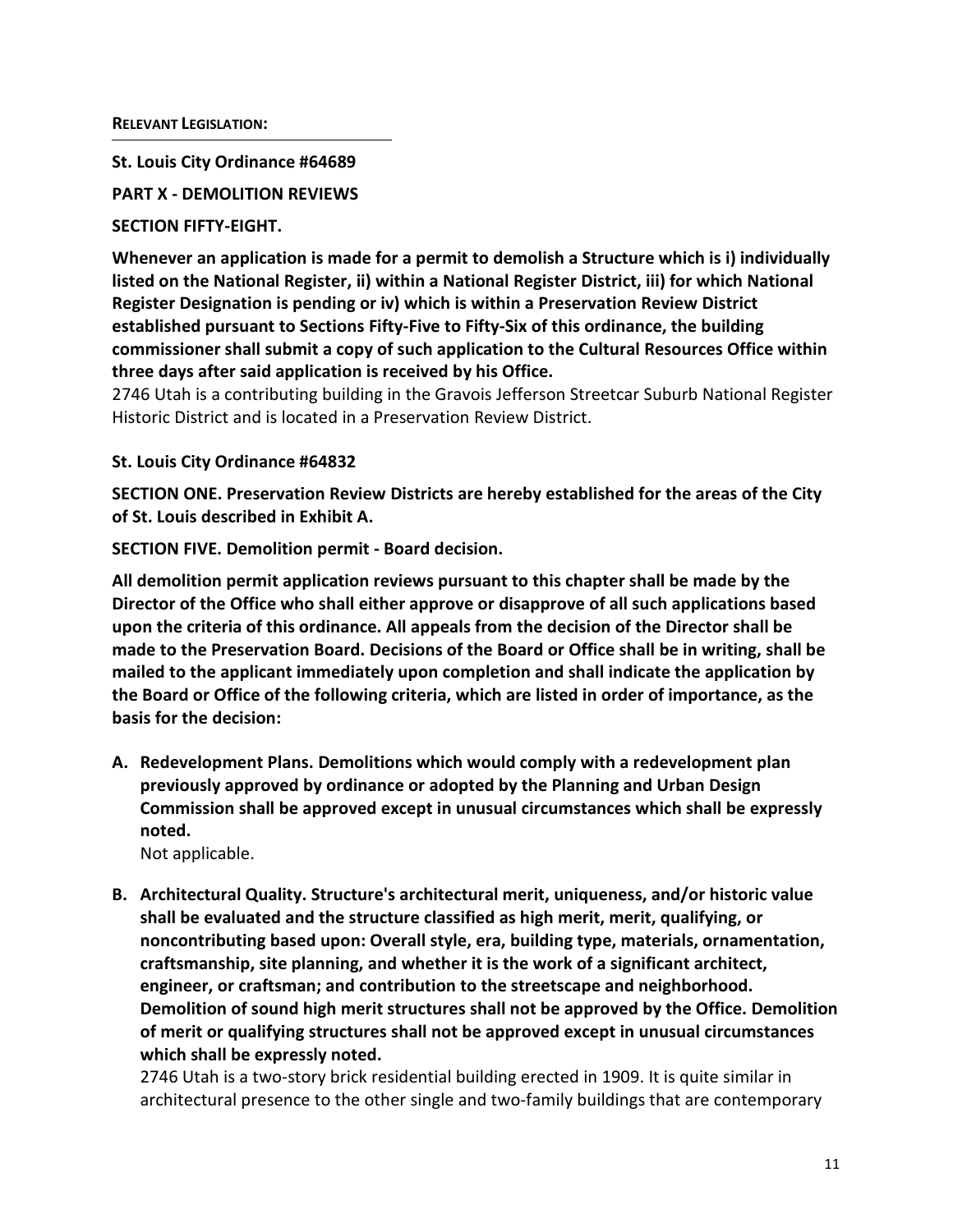to it on the south side of the street. As it has no outstanding architectural design and no known historical significance, it is considered to be a Merit building, rather than a High Merit one.

- **C. Condition. The Office shall make exterior inspections to determine whether a structure is sound. If a structure or portion thereof proposed to be demolished is obviously not sound, the application for demolition shall be approved except in unusual circumstances which shall be expressly noted. The remaining or salvageable portion(s) of the structure shall be evaluated to determine the extent of reconstruction, rehabilitation or restoration required to obtain a viable structure.** 
	- **1. Sound structures with apparent potential for adaptive reuse, reuse and or resale shall generally not be approved for demolition unless application of criteria in subsections A, D, F and G, four, six and seven indicates demolition is appropriate.**  The condition of this building, which may still be sound, was compromised by a fire that occurred in August 2012. Additional damage that took place during early January 2013 includes an area where the brick wall is not intact on one side elevation and a smaller area of loss on the rear elevation.
	- **2. Structurally attached or groups of buildings. The impact of the proposed demolition on any remaining portion(s) of the building will be evaluated. Viability of walls which would be exposed by demolition and the possibility of diminished value resulting from the partial demolition of a building, or of one or more buildings in a group of buildings, will be considered.**  Not applicable.

### **D. Neighborhood Effect and Reuse Potential.**

**1. Neighborhood Potential: Vacant and vandalized buildings on the block face, the present condition of surrounding buildings, and the current level of repair and maintenance of neighboring buildings shall be considered.** 

This blockfront on Utah exhibits a lack of stability below grade. The lot immediately to the east has been vacant since 1998 when a building was demolished. The house that stands to the east of the vacant lot, 2740, exhibits a noticeable leaning to the west. 2750 Utah, separated from the building in question by one house, also leans; it was condemned in 2009 and came into the LRA inventory in 2012. The unstable below-grade condition seems to vary. Although 2746 has developed a slight lean and racking, 2748 does not exhibit instability and the three buildings east of 2740 also appear to be stable. It seems likely that two additional buildings on this block of Utah will have to be demolished in the future.

**2. Reuse Potential: The potential of the structure for renovation and reuse, based on similar cases within the City, and the cost and extent of possible renovation shall be evaluated. Structures located within currently well maintained blocks or blocks undergoing upgrading renovation will generally not be approved for demolition.**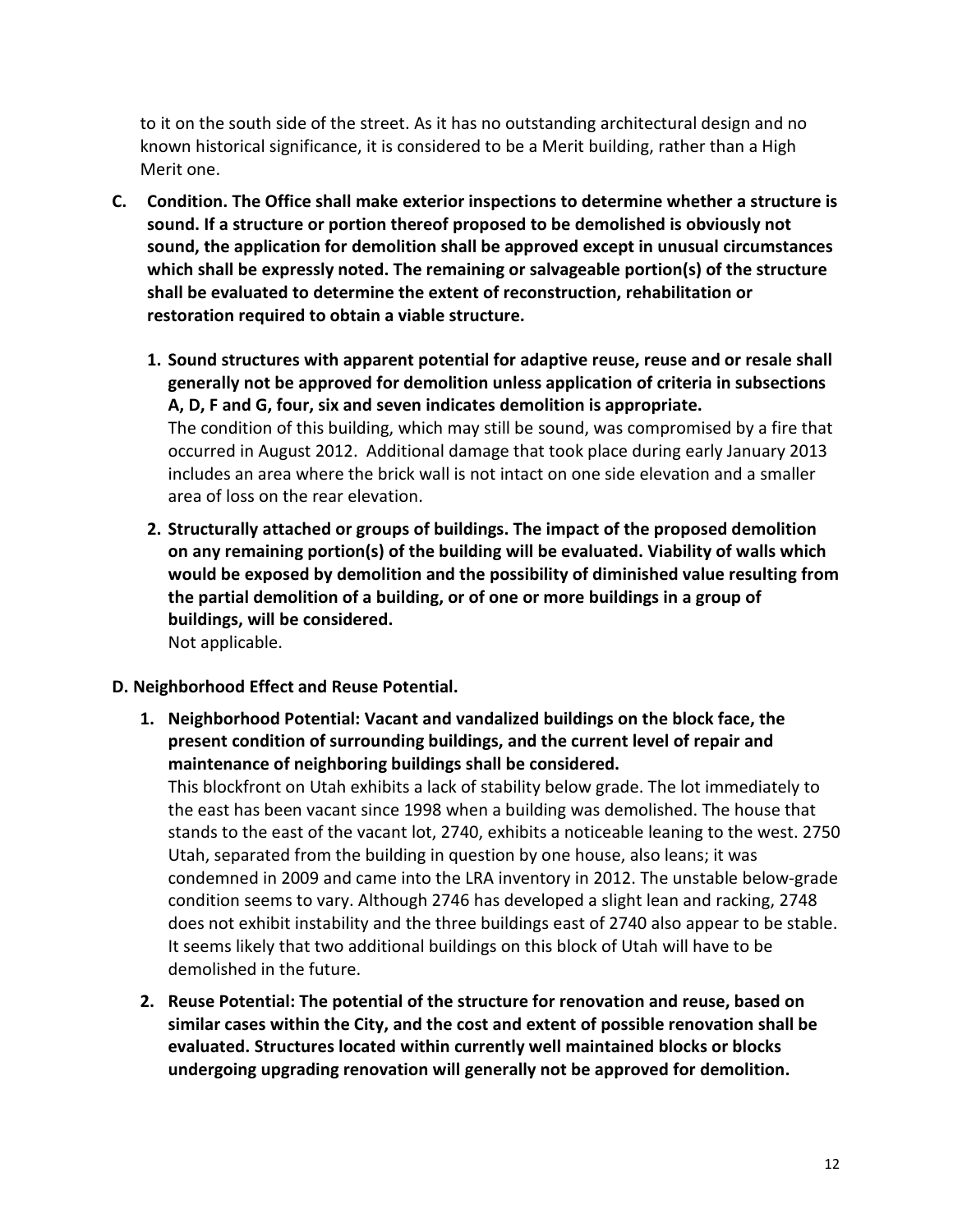The potential for continued use of this property was strong prior to the fire, assuming that its foundation is stable. As a contributing building in a National Register historic district, it is eligible to be a rehabilitation tax credit project.

**3. Economic Hardship: The Office shall consider the economic hardship which may be experienced by the present owner if the application is denied. Such consideration may include, among other things, the estimated cost of demolition, the estimated cost of rehabilitation or reuse, the feasibility of public or private financing, the effect of tax abatement, if applicable, and the potential for economic growth and development n the area.** 

No evidence of economic hardship in terms of the rehabilitation of this building has been submitted as the application is for demolition.

### **E. Urban Design. The Office shall evaluate the following urban design factors:**

- **1. The effect of a proposed partial demolition on attached or row buildings.**  Not applicable.
- **2. The integrity of the existing block face and whether the proposed demolition will significantly impact the continuity and rhythm of structures within the block.**  Due to below-grade instability noted above, the integrity of the block face seems to be in flux; if two leaning buildings are demolished, the block face will have a much more inconsistent appearance and perhaps become a site for new residential infill.

The property is at a mid-block location adjacent to a narrow vacant lot. The loss of a second building could further the loss of continuity, but the two lots together could be a building site for a compatible new building that would restore the continuity of the blockfront.

- **3. Proposed demolition of buildings with unique or significant character important to a district, street, block or intersection will be evaluated for impact on the present integrity, rhythm, balance and density on the site, block, intersection or district.**  This building represents a common building type and does not have any individual architectural significance.
- **4. The elimination of uses will be considered; however, the fact that a present and original or historic use of a site does not conform to present zoning or land use requirements in no way shall require that such a nonconforming use to be eliminated.**  Not applicable.
- **F. Proposed Subsequent Construction. Notwithstanding the provisions of any ordinance to the contrary, the Office shall evaluate proposed subsequent construction on the site of proposed demolition based upon whether:** 
	- **1. The applicant has demonstrated site control by ownership or an option contract;**  Mr. Pone Siharaj has a power of attorney to act on behalf of his parents-in-law, the building owners.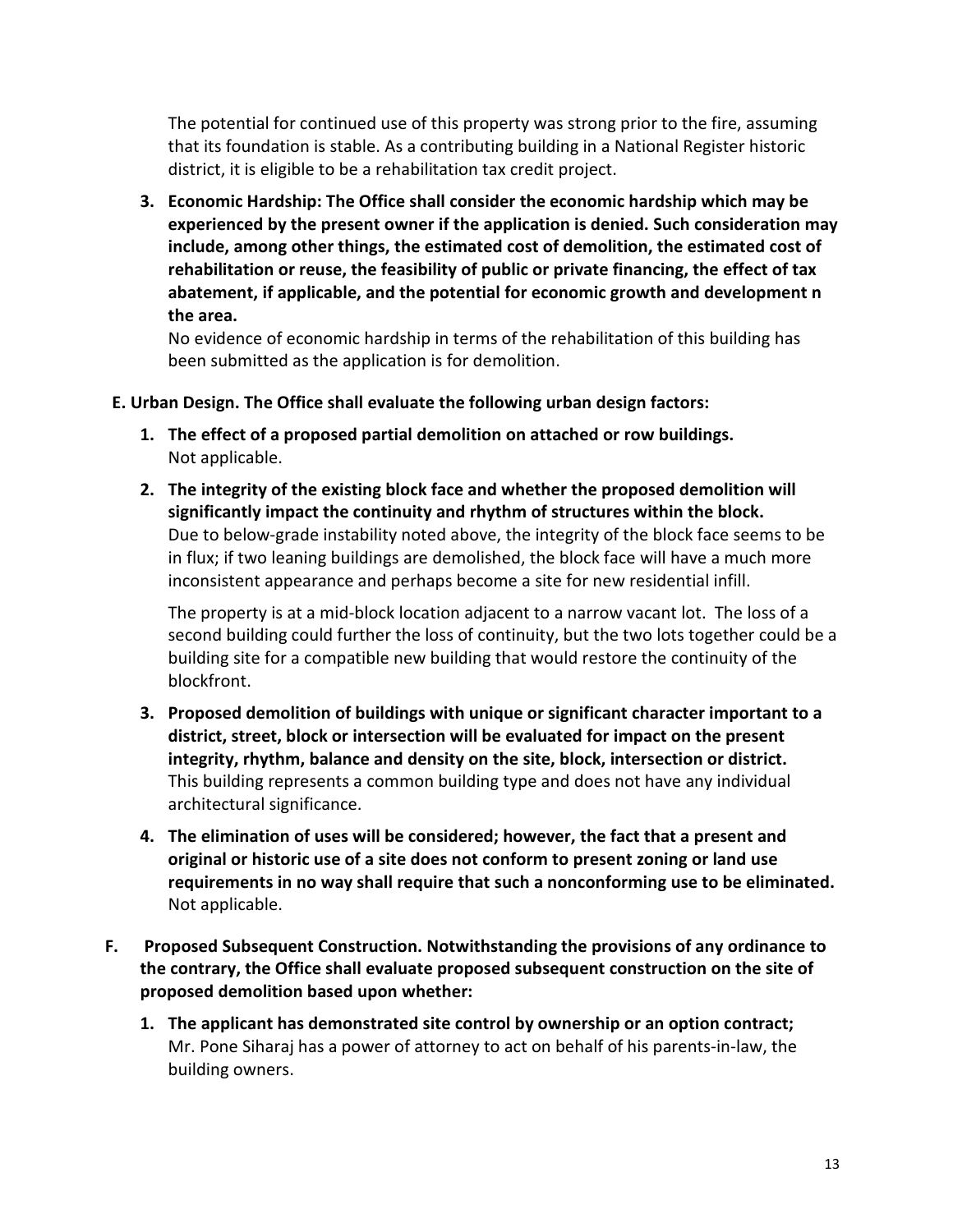- **2. The proposed construction would equal or exceed the contribution of the structure to the integrity of the existing streetscape and block face. Proposal for creation of vacant land by demolition(s) in question will be evaluated as to appropriateness on that particular site, within that specific block. Parking lots will be given favorable consideration when directly adjoining/abutting facilities require additional off-street parking;**  At this time, the owner is proposing no new construction. The property would be sold as a side yard or used as a community garden with oversight provided by Mr. Siharaj.
- **3. The proposed construction will be architecturally compatible with the existing block face as to building setbacks, scale, articulation and rhythm, overall architectural character and general use of exterior materials or colors;**  Not applicable.
- **4. The proposed use complies with current zoning requirements;**  The property is in a Neighborhood Preservation Strategic Land Use area and is zoned "B," two-family residential.
- **5. The proposed new construction would commence within twelve (12) months from the application date.**  Not applicable.
- **G. Commonly Controlled Property. If a demolition application concerns property adjoining occupied property and if common control of both properties is documented, favorable consideration will generally be given to appropriate reuse proposals. Appropriate uses shall include those allowed under the current zoning classification, reuse for expansion of an existing conforming, commercial or industrial use or a use consistent with a presently conforming, adjoining use group. Potential for substantial expansion of an existing adjacent commercial use will be given due consideration.**  Not applicable.
- **H. Accessory Structures. Accessory structures (garages, sheds, etc.) and ancillary structures will be processed for immediate resolution. Proposed demolition of frame garages or accessory structures internal to commercial or industrial sites will, in most cases, be approved unless that structure demonstrates high significance under the other criteria listed herein, which shall be expressly noted.**

The building is not categorized as an accessory structure.

### **PRELIMINARY FINDINGS AND CONCLUSION:**

The Cultural Resource Office's consideration of the criteria for demolition led to these preliminary findings:

- 2746 Utah, a contributing building in a National Register Historic District and therefore a Merit building, is located in a Preservation Review District.
- The building does not have any individual architectural distinction as it represents a common residential building type.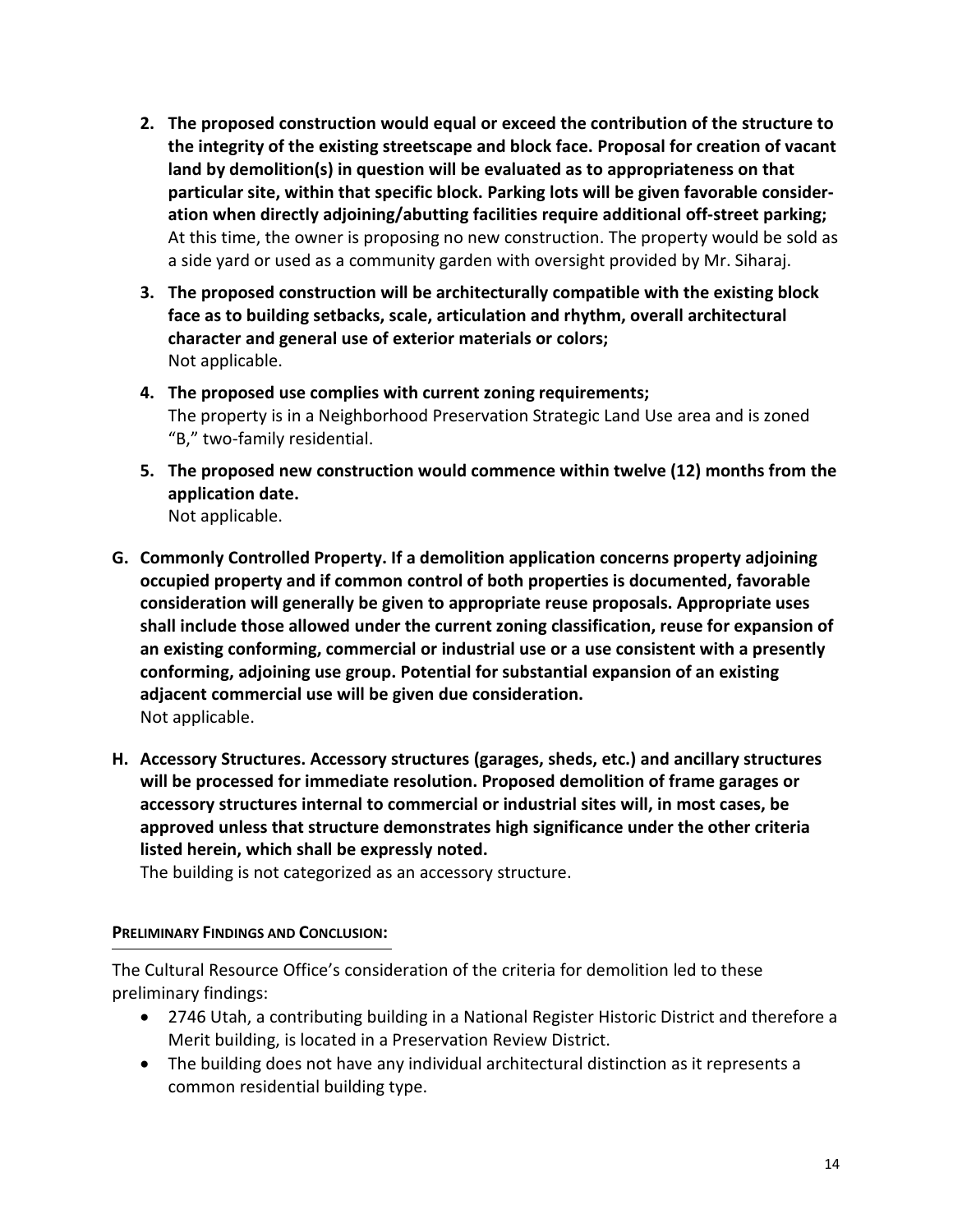- A fire has damaged the interior, charred some of the exterior brick, likely made some of the building's mortar friable, and since the fire, additional damage has occurred that includes a void caused by the loss of a window and surrounding brick and a smaller area of loss of the brick wall.
- The surrounding buildings on the block face indicate that there is below-grade subsidence that is destabilizing some of the foundations on the block and therefore the immediate setting and reuse of the potential for this building do not strongly support rehabilitation.
- The economic feasibility of the extensive required repairs may diminish the reuse potential of the building.
- The loss of the building would have some effect on urban design.
- The fact that no new construction is proposed at this time and other criteria were considered, as applicable, to this proposed demolition.

The Cultural Resources Office concludes that demolition approval may be appropriate as the economic feasibility of extensive repairs and reuse potential of the property are in question.

Alderman Ortmann supports the denial of demolition.

### **RECOMMENDATION:**

That the Board withhold preliminary approval of the proposed demolition of the building *unless* it finds that it is not economically feasible to rehabilitate the building after the extensive fire damage and the obvious below-grade instability of this portion of the blockfront.







Area of collapse in east wide wall **Loss of brick in rear elevation** 

**Façade** Rear elevation **Rear elevation** 

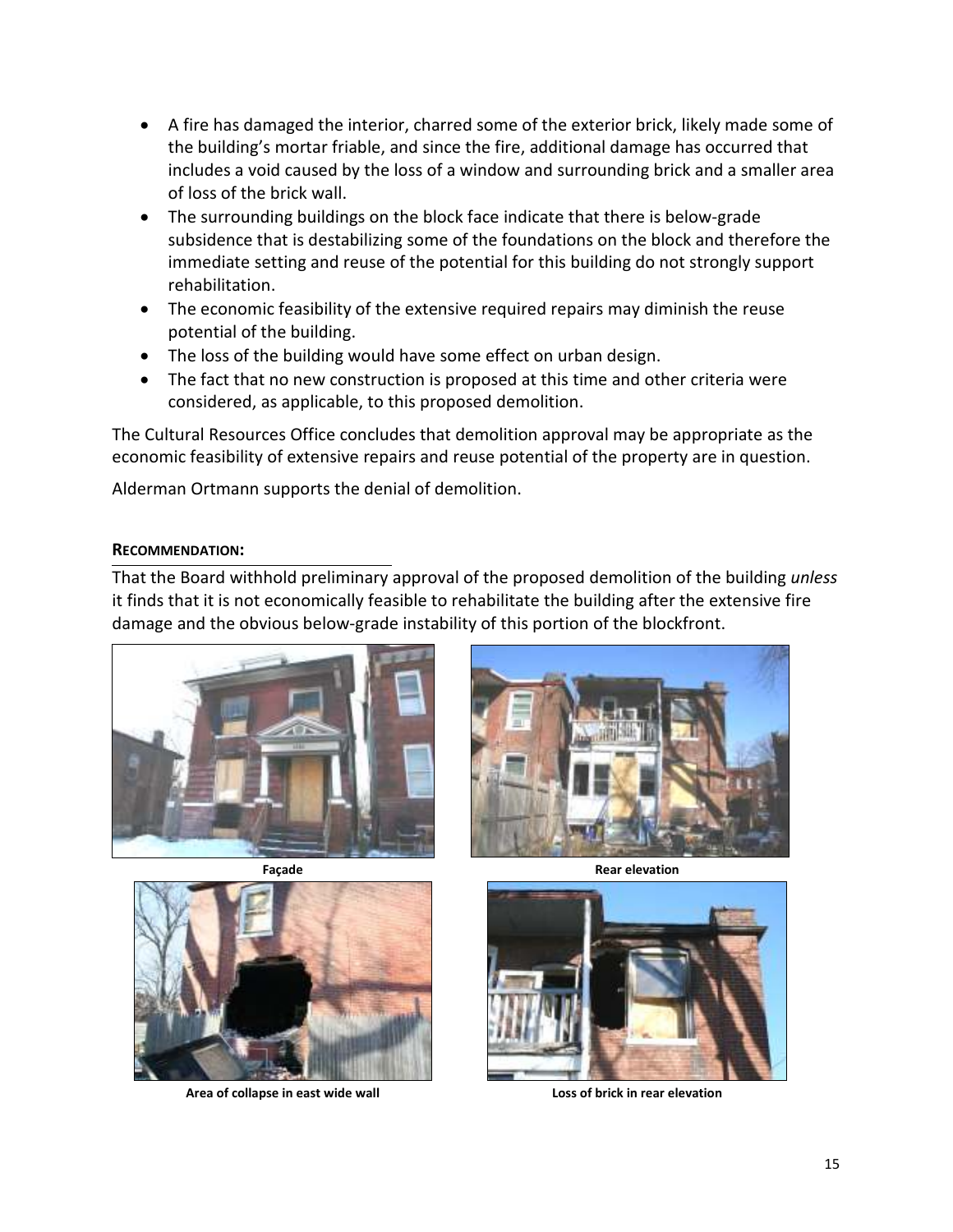







Buildings to east **Buildings to west Buildings** to west





**Brick and mortar, side wall <b>Interior Interior room visible through collapsed area** 

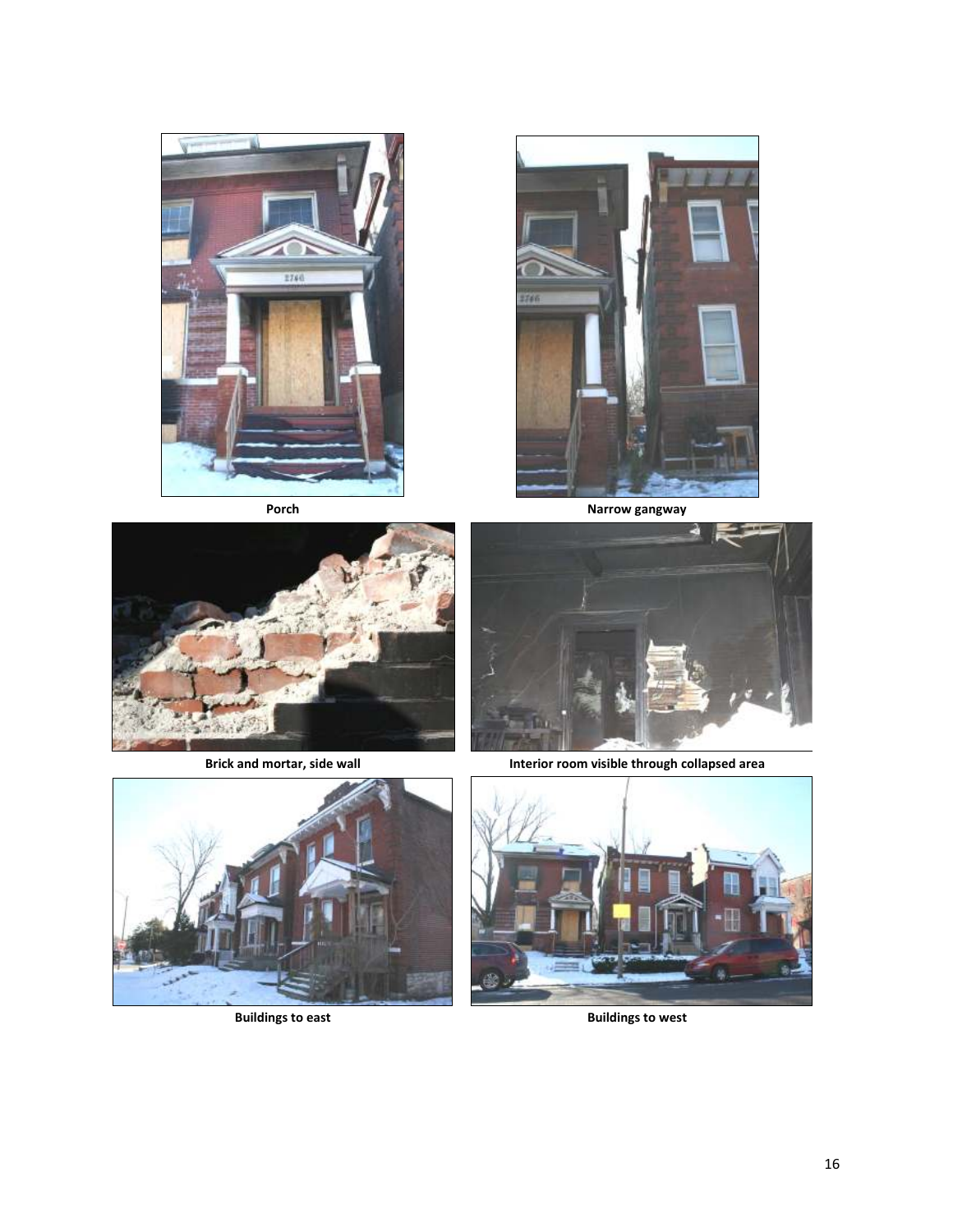

CITY OF ST. LOUIS PLANNING & URBAN DESIGN AGENCY CULTURAL RESOURCES OFFICE FRANCIS G. SLAY, Mayor

**D.** 

| DATE:    | January 28, 2013                                   |
|----------|----------------------------------------------------|
| SUBJECT: | Adoption of Solar Panel Installation Policy        |
| FROM:    | Betsy Bradley, Director, Cultural Resources Office |

The Solar Panel Installation Policy, which was distributed during the fall of 2012, is presented for adoption by the Preservation Board, per Ordinance #64689 as supplemental guidance to be used by the Cultural Resources Office and the Preservation Board in administering local historic district standards.

### **RELEVANT LEGISLATION:**

**St. Louis City Ordinance #64689** 

**SECTION SEVEN. Preservation Board Powers and duties.** 

**A. The Preservation Board shall be responsible for establishing and articulating policy with respect to historic preservation in the City, and for establishing and articulating standards with respect to the minimum exterior appearance of Improvements within Historic Districts, Landmarks and Landmark Sites as provided in this ordinance in such a manner as to enhance property in the City, encourage property maintenance and promote development consistent with the Comprehensive Plan.** 

The Cultural Resources Office and Preservation Board would use the Policy to supplement the historic district standards as follows:

- the "Visual Compatibility Required" Policy for historic districts that have that approach in existing standards;
- the "No Visibility Required" Policy for historic districts that have that approach in existing standards; and
- the "Visual Compatibility Required" or "No Visibility Required" Policy for historic districts that provide no general guidance on the subject, as determined by the Preservation Board.

A table in the Policy summarizes how the Policy would initially be used for each historic district.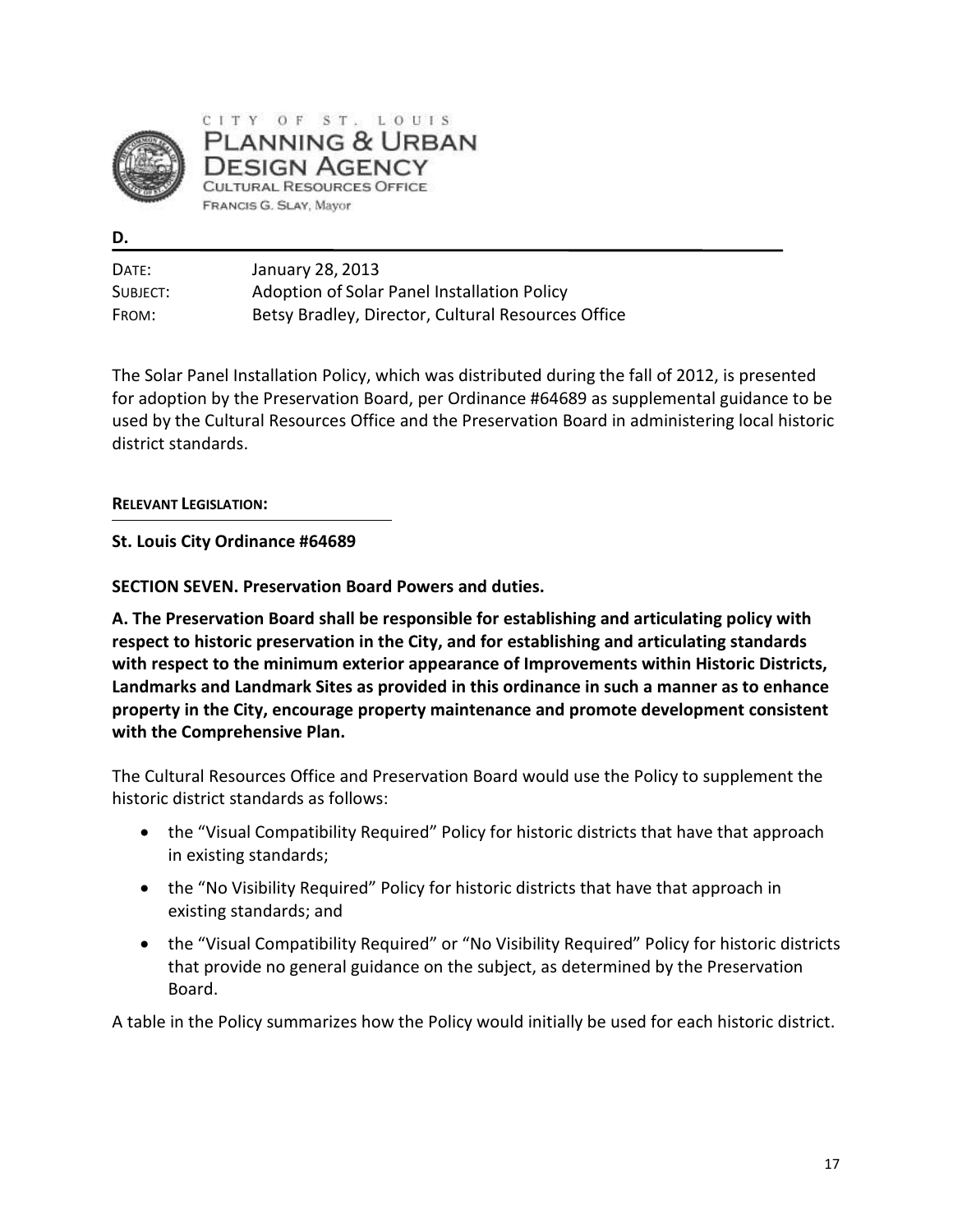### **Preliminary Findings and Recommendation**:

The Cultural Resource Office's consideration of the Preservation Board's Powers and Duties finds that

- Ordinance #64689 grants the Preservation Board the authority to articulate and adopt policies in order to administer the standards adopted for Historic Districts.
- The Proposed Solar Panel installation Policy would provide more detail where overall direction is provided in standards adopted by ordinance.
- The Preservation Board would determine which policy is appropriate for use for an historic district when the existing standards provide no guidance.
- The proposed policy would not alter or contradict standards adopted by ordinance.
- The proposed policy has been distributed and comments have been requested and received.
- The adoption of the Proposed Solar Panel installation Policy would be a benefit to property owners in local historic districts as it articulates the requirements to be met in the design of proposed installations.
- The proposed initial use of the Visual Compatibility Required and No Visibility Required Policies is appropriate in terms of the overall intent of related ordinances and district standards.

For these reasons, the Cultural Resources Office Director recommends that the Preservation Board adopt the Proposed Solar Panel Installation Policy and implement the Policy as proposed.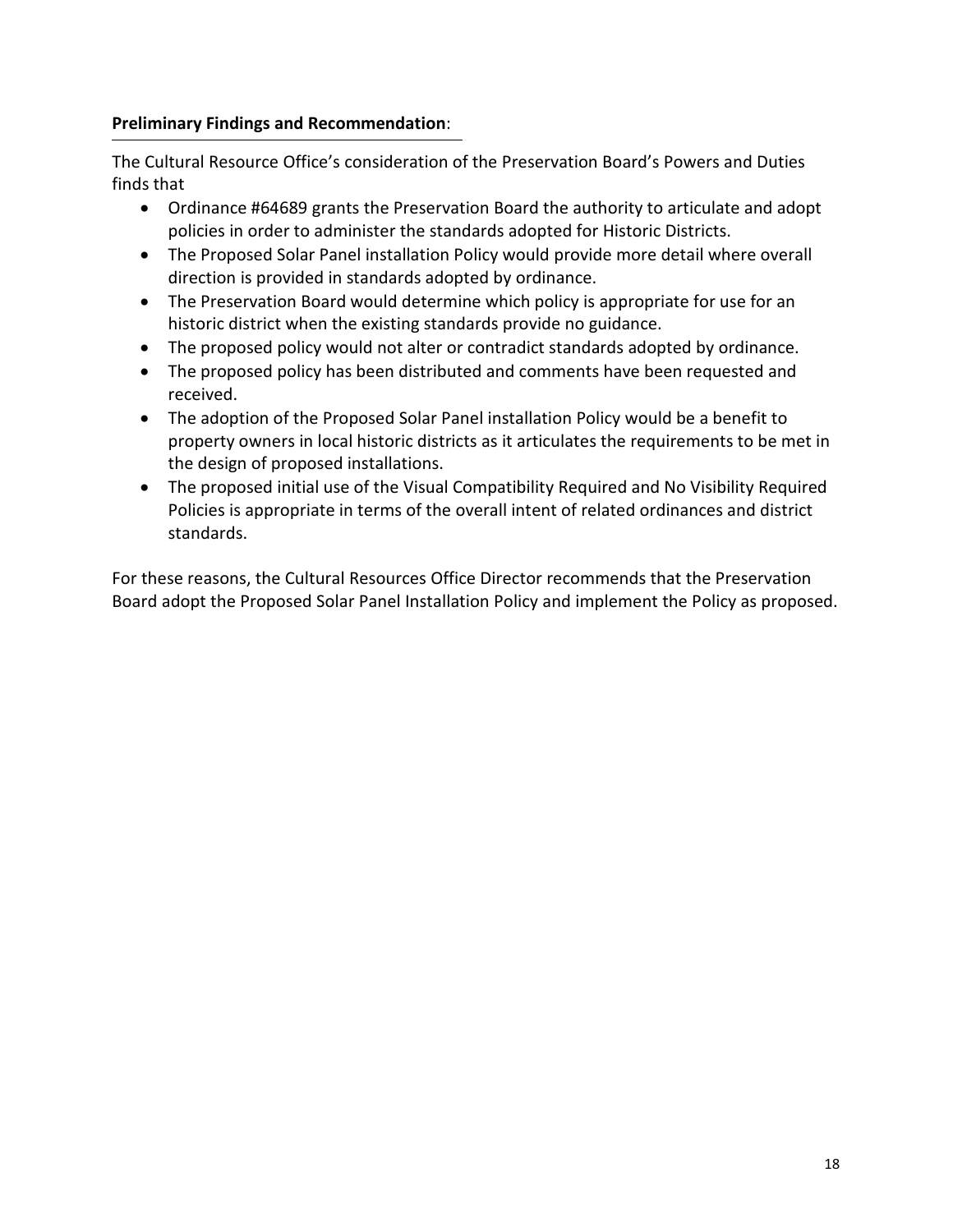# **Solar Panel Installation Policy for Local Historic Districts City of St. Louis**

### **Intent and Introduction**

City Ordinance #64689 states that the Preservation Board shall be responsible for policy with respect to historic preservation in the City, and for establishing and articulating standards with respect to the minimum exterior appearance of improvements within Historic Districts in such a manner as to enhance property in the City, encourage property maintenance and promote development consistent with the City's Comprehensive Plan. This responsibility is the basis for this policy statement for solar panel installations.

Recent applications for the installation of photovoltaic solar panels on properties in historic districts have indicated the lack of direction and nuance of some of the historic district standards for this type of project. Many of the existing standards do not address the installation of solar panels, and those that do provide only a general direction. The City of St. Louis Preservation Board has considered solar panel installations in the City and elsewhere, reviewed the existing local historic district standards, and has adopted this Policy to be used to supplement and better administer existing historic district standards.

The installation of active and photo-voltaic solar panel installations on buildings requires a building permit. The review of a proposed installation by the Cultural Resources Office and the Preservation Board, either as a Preliminary Review of as a permit review, requires the submittal of the following information:

- **1.** A site plan showing the location of the solar energy system on the building and the building on the lot.
- **2.** An installation plan that depicts the building roof, roof elements (such as dormers), and the design of the solar energy system, including a drawing indicating the roof slope with a section of the panels as proposed to be mounted on it. The position of the panels relative to the roof must be clearly indicated.
- **3.** Photographs that convey the visibility, or lack thereof, of the proposed installation by showing the area of the installation from the public sidewalk and street areas in the vicinity, showing landscaping on the property and adjacent ones that would affect visibility, and improvements on the property in question and adjacent ones that affect the location of the solar system.
- 4. If new roofing material is proposed, the materials and their locations must be specified.

This Policy supports two existing approaches to the regulation of solar panels:

1. No Visibility Required: An approach in the existing local historic district standards that requires solar panels to not be visible from the public areas of a historic district.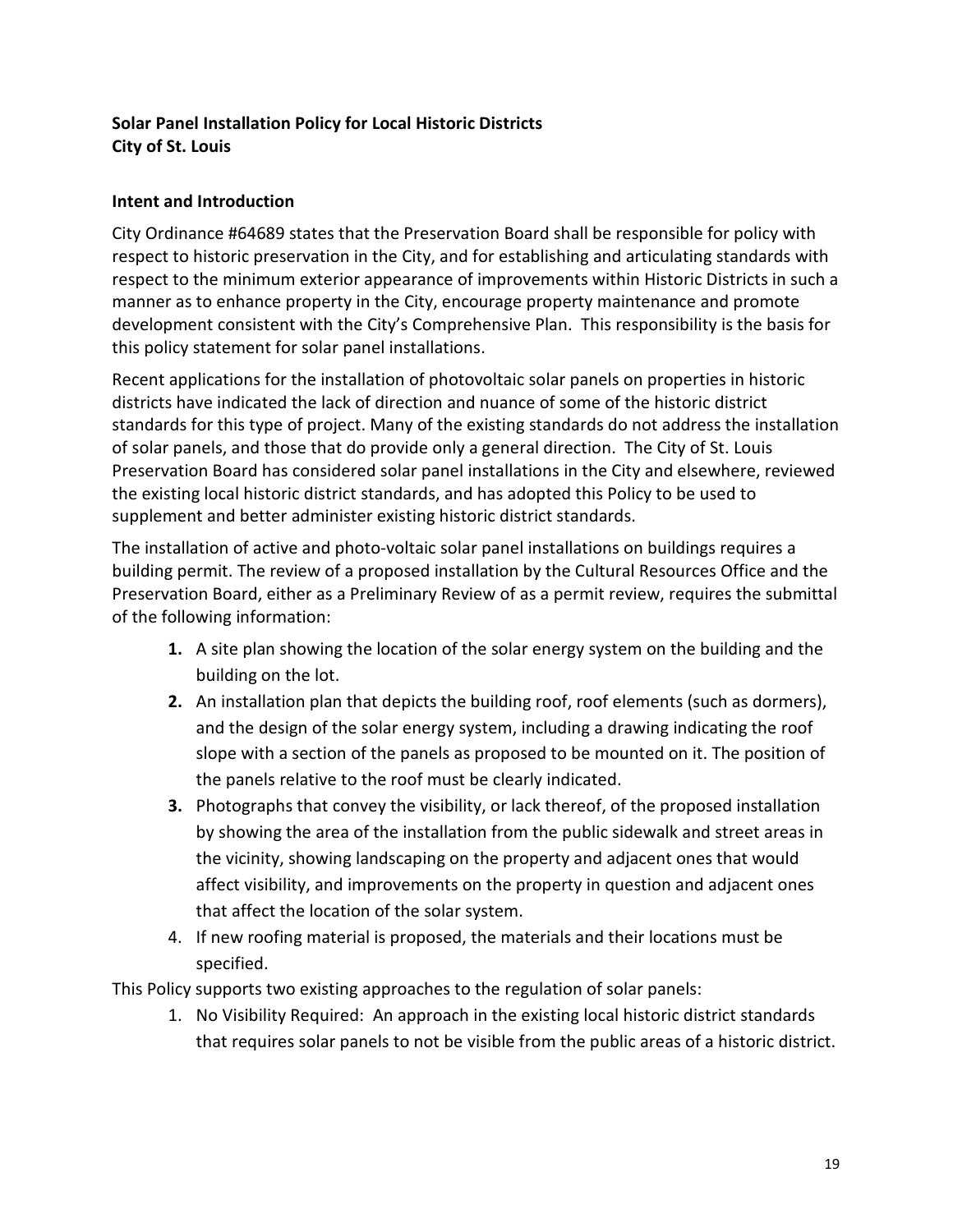2. Visual Compatibility Required: An approach in the existing local historic district standards that allows some visibility of solar panels from public areas of a historic district while maintaining the character of the historic building and district.

This Solar Panel Installation Policy shall be used as per existing historic district standards to provide more detailed guidance. The Cultural Resources Office and Preservation Board shall use the Policy as follows:

- the "Visual Compatibility Required" Policy for historic districts that have that approach in existing standards;
- the "No Visibility Required" Policy for historic districts that have that approach in existing standards; and
- the "Visual Compatibility Required" or "No Visibility Required" Policy for historic districts that provide no general guidance on the subject, as determined by the Preservation Board.

If revised historic district standards adopted by City Ordinance alter the general approach, or provide guidance where none existed previously, the Policy used for that district will be adjusted to support the district standards.

|                                 | <b>Date Standards</b> | <b>Proposed Solar Panel</b>          |
|---------------------------------|-----------------------|--------------------------------------|
| <b>Existing Regulation</b>      | Adopted               | <b>Installation Policy</b>           |
| <b>No Guidance</b>              |                       |                                      |
| <b>Union Station HD</b>         | 1979                  | No Visibility Required               |
| Kingsbury-Washington Terrace HD | 1983                  | No Visibility Required               |
| Compton Hill HD                 | 1978                  | <b>Visual Compatibility Required</b> |
| Cherokee-Lemp Brewery HD        | 1980                  | <b>Visual Compatibility Required</b> |
| Hyde Park HD                    | 1978                  | <b>Visual Compatibility Required</b> |
| North I-44 HD                   | 1987                  | <b>Visual Compatibility Required</b> |
| <b>Visitation Park HD</b>       | 1975                  | <b>Visual Compatibility Required</b> |
|                                 |                       |                                      |
| To be visually compatible       |                       |                                      |
| Skinker-DeBaliviere HD          | 1973                  | <b>Visual Compatibility Required</b> |
| Shaw Neighborhood HD            | 1985                  | <b>Visual Compatibility Required</b> |
| The Ville HD                    | 2006                  | <b>Visual Compatibility Required</b> |
| 4100-4300 Lindell HD            | 2013                  | <b>Visual Compatibility Required</b> |
|                                 |                       |                                      |
| To be not visible               |                       |                                      |
| <b>Benton Park HD</b>           | 2006                  | No Visibility Required               |
| Soulard HD                      | 1991                  | No Visibility Required               |
| Fox Park HD                     | 2006                  | No Visibility Required               |
| <b>McKinley Heights HD</b>      | 2008                  | No Visibility Required               |
| Lafayette Square HD             | 2012                  | No Visibility Required               |
| Central West End HD             | 2013                  | No Visibility Required               |

**Existing and Proposed Solar Panel Standards and Policy, January 2013**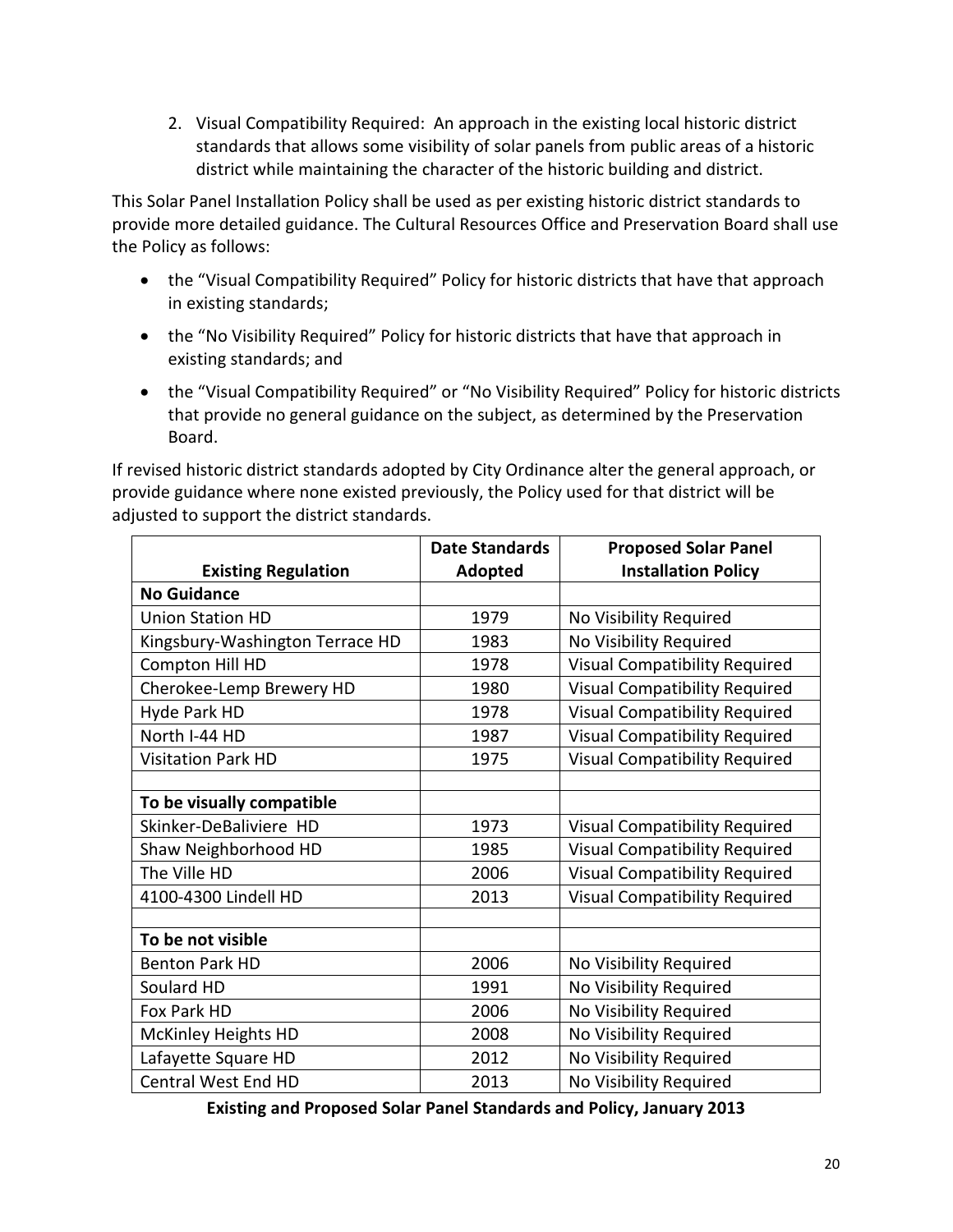When the "No Visibility Required" Policy cannot be met, the Board may use the Visual Compatibility Required Policy for guidance in the consideration of an application.

The Cultural Resources Office will review applications filed in conjunction with the receipt of a building permit for a solar panel installation. Plan reviewers will use the appropriate district standards and Policy and approve applications that meet the Policy. Applications that have been denied because they do not meet the standards and Policy can be appealed to the Preservation Board. The intent of this Policy, like existing historic district standards – to maintain historic character of individual properties in and streetscapes of historic districts – shall guide decisions when a proposed installation does not meet every requirement and when new materials or devices become available.

New forms of solar collection devices and new materials shall be considered in terms of the guidance for visual compatibility through a minimal visual presence through size, shape, plane of position, and closeness to the roof.

Property owners should note that installations allowed under the existing standards and this Policy may not be approved for rehabilitation tax credit projects and should consult with the Missouri SHPO for compliance with those programs.

This Policy shall be reviewed and revised as necessary, and reviewed no less than five years from date of adoption for confirmation or revision**.** 

### **Definitions**

**Active System**. A solar heating or cooling system that requires technological assistance to transport collected heat. Examples include solar hot water heaters and photovoltaic systems.

**Accessory or Ancillary Structure.** A subordinate building, detached and usually non-habitable, the use of which is incidental to that of the primary structure on a site, including garages, carriage houses, greenhouses, playhouses, etc.

**Appendages.** Steps, stoops, porches, and decks attached or immediately adjacent to a primary building.

**Array**. A set of photovoltaic modules or panels connected together that function as a single unit.

**Awning.** A roof-like shade that projects over a window or door or from a wall.

**Dormer**. A structure projecting from a sloping roof usually housing a window.

**False Mansard roof**. Projection at the street façade end of the roof that appears as one slope of a Mansard roof and having short returns on each side; this projection conceals the fact that the building has a flat roof edged with a parapet.

**Flat roof.** Roof that is essentially flat, typically having a slope of ¼ inch per foot to ½ inch per foot, and edged with a masonry parapet.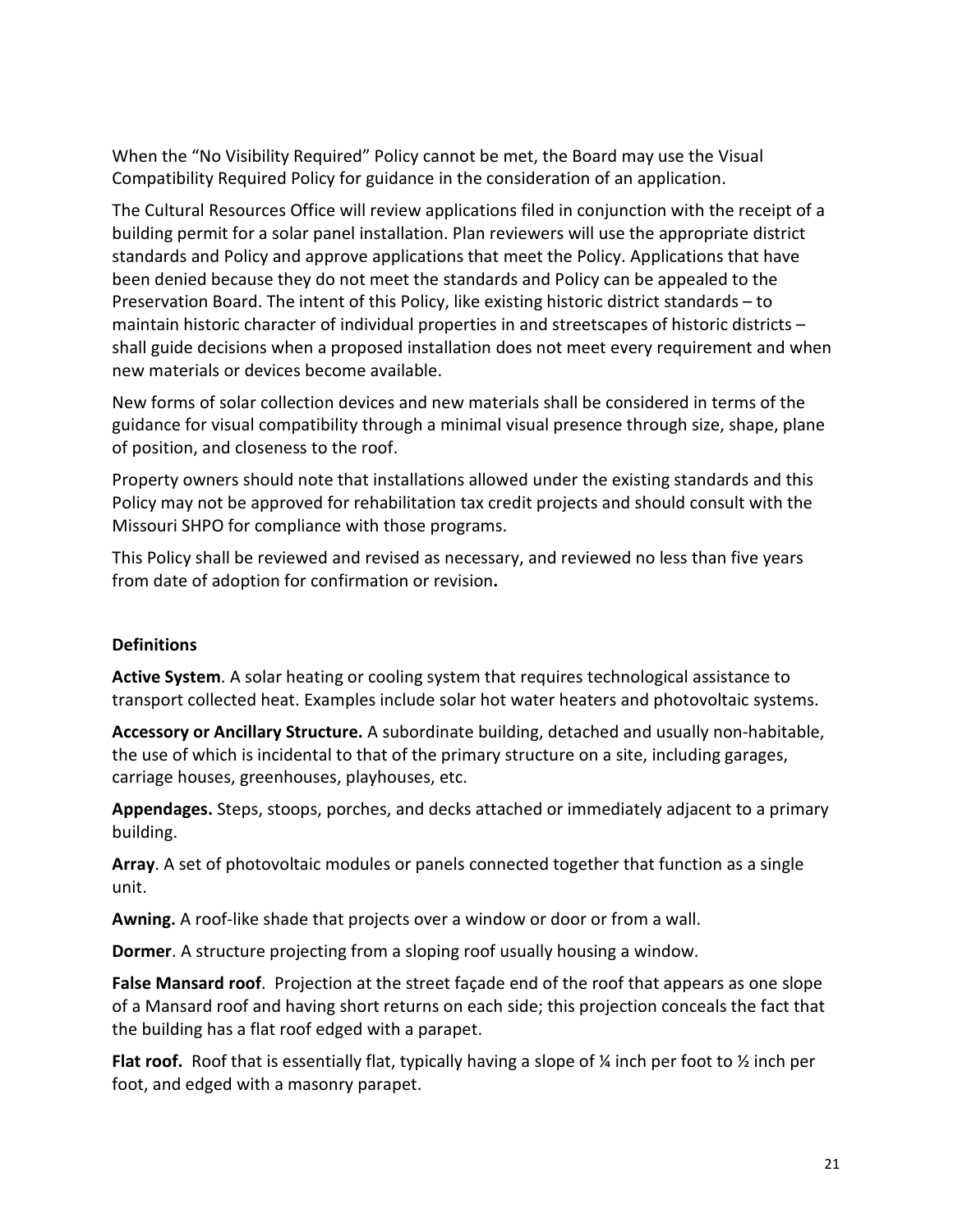**Highly Visible**. Seen in entirety and not at an oblique angle.

**Historic District.** A geographic area that has a significant historical interest or value as part of the development, heritage or cultural characteristics of the City, state or nation, and that has been designated as an historic district pursuant to the provisions of City Ordinance #64689 or pursuant to a prior ordinance.

**Installation Plan.** A plan of the roof on which a solar panel array is proposed for installation, showing the plan of the roof, the location of the proposed array, sections that show the pitch of the roof, height of parapet walls, height of the mount, and height of the solar panels, as appropriate for the planned installation.

**Mansard roof**. A roof having a double slope on all four sides with the lower slope, which frequently incorporates dormer windows, being almost vertical and the upper slope almost horizontal.

**Minimal Visual Presence.** Effect created through the use of similar colors, textures, profiles, shapes, placement, and other means to minimize the presence of an object or element and allow it to be more of a background feature rather than one that calls attention to itself.

**Mount**. A method of attaching solar panels to the roof or ground.

**Parapet.** That portion of the walls of a building that project above the roof to edge a flat roof or rise in front of a sloped roof.

**Photovoltaic (PV).** Technology that converts sunlight (photons) into electrical energy through the use of silicon crystals or another semiconductor.

**Roof Configuration**. Arrangement of all historic roof elements, including roof slopes, chimneys, dormers, cupolas, decorative cresting, and any other features that might be present.

**Roof Element**. Historic feature at the roof of the building, including dormers, roof cresting, decorative or distinct eaves, cupolas, and other similar features.

**Roofing Material.** The visible, wearing surface of a roof, typically asphalt or wood shingles, slate shingles, clay tile panels or shingles.

**Sloped roof.** Roof with planes with a noticeably pitch, including gabled, hipped, and Mansard roof shapes.

**Site Plan**. A plan of the parcel on which the building to receive a solar panel installation is located, showing all buildings, paved areas, and other major features, as well as the roof plan and position of the proposed solar panel array on the roof.

**Solar Panel**. A general term for the smallest discrete unit of a system that captures solar energy, usually measuring several feet on each side. It may refer to an electrical device consisting of an array of connected solar cells which converts solar energy into electricity or a device that captures thermal solar energy for space heating or domestic hot water production. Solar energy devices are commonly referred to as photovoltaic (PV) panels.

**Solar Shingle**. Solar shingles, also called photovoltaic shingles, are solar cells designed to appear similar to conventional asphalt shingles and to be installed as shingles.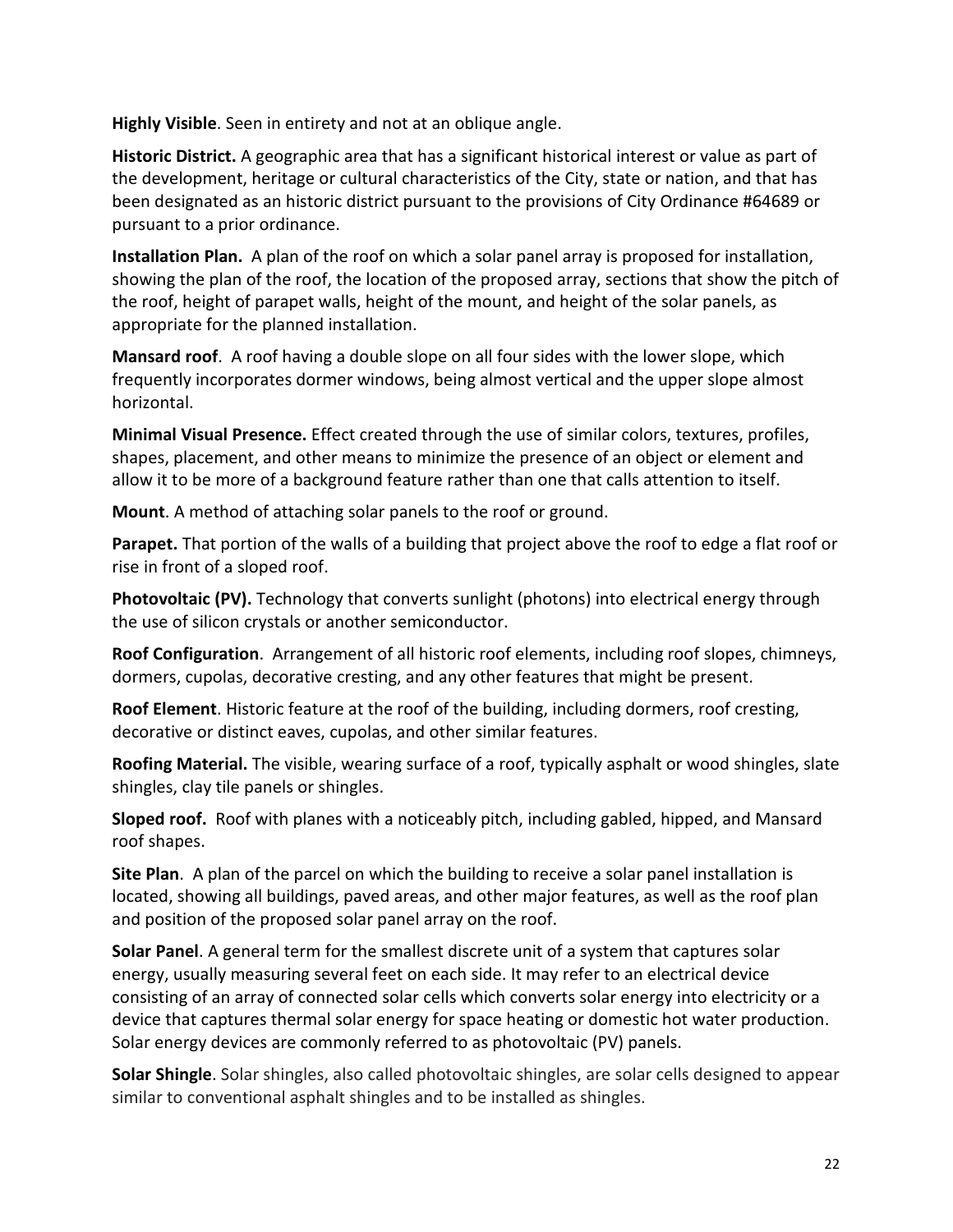**Visible.** Visibility shall be determined as seen from the sidewalks and streets in the historic district when viewed approximately six feet above street grade. Fences and free-standing walls are considered permanent, and objects hidden by them shall not be considered visible.

**Visual Compatibility.** A condition achieved when the object to be considered compatible is designed and placed to have a minimal visual presence and does not adversely visually effect the historic character of the building.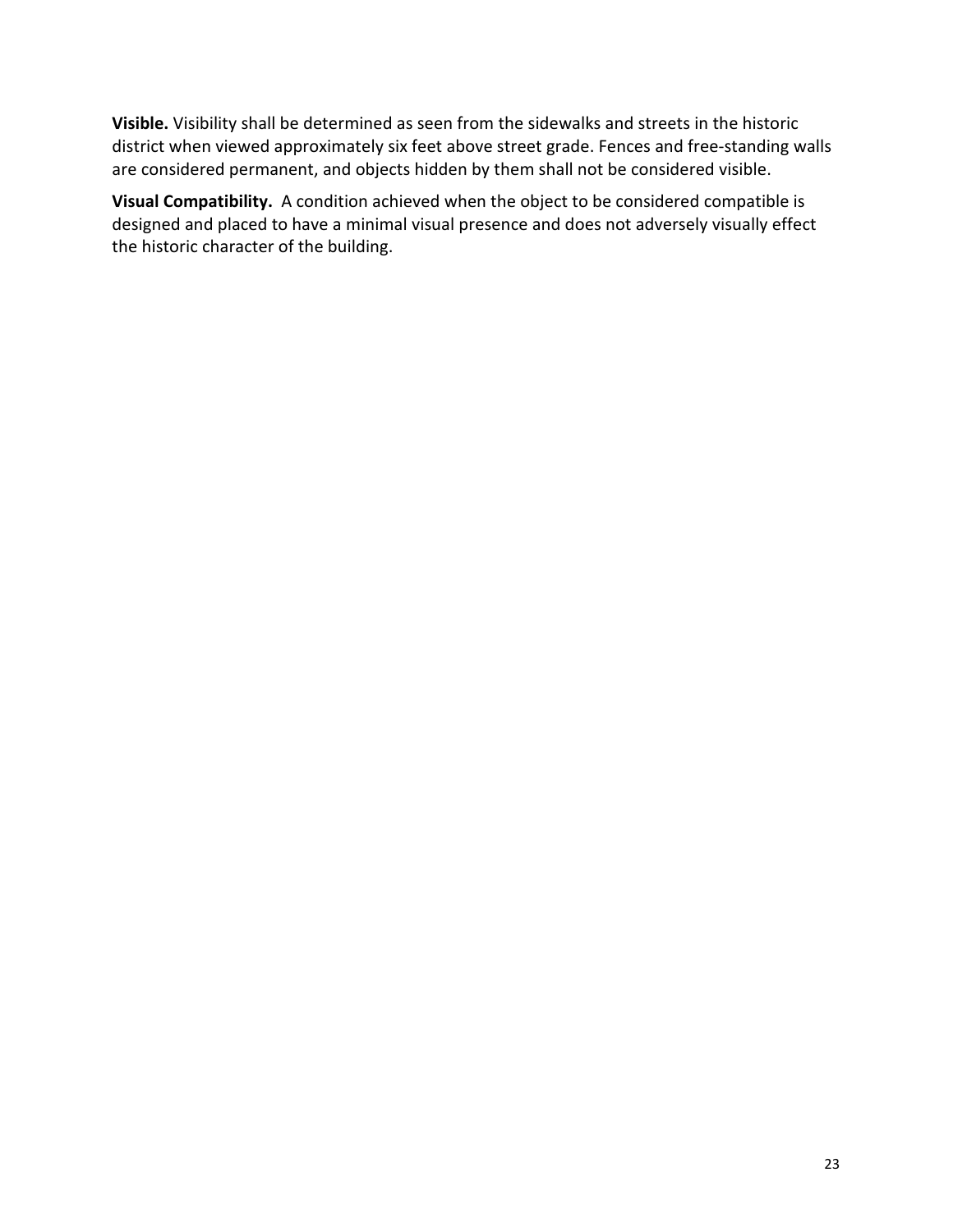# **Solar Panel Installation Policy: Visual Compatibility Required**

## **General**

The underlying premise for this Policy is that visual compatibility can be achieved if there is some visibility of solar panels, if the installation is designed to have and situated to have a minimal visual presence and to avoid having an adverse visual effect on the historic character of the building and an historic district.

An approved installation of solar panels on some buildings may not be possible because the installation cannot meet this Policy for visual compatibility.

The installation of solar panels on properties in historic districts shall be placed to minimize the presence of the feature, perhaps rather than where best located for maximum power generation. Some installations may have to be smaller than preferred in order to meet the Policy.

This Policy uses the term "visible" to mean visible from public sidewalks and streets in historic districts. Visibility from the private portions of adjacent properties and alleys is assumed.

No installation shall be approved that includes:

- 1. Permanent removal of historic roofing materials as part of the installation of solar panels on visible portions of a roof.
- 2. Permanent removal or otherwise altering a historic roof element and configuration dormers, chimneys, or other features on visible portions of a roof.
- 3. Any installation procedure that will cause irreversible changes to historic features or materials on visible portions of a roof.
- 4. Placing panels on top of visible slate or clay tile roofing.
- 5. More than one array of panels on a building that would be visible.
- 6. Placing panels in an array shape that does not echo that of the visible roof plane.

Buildings are three-dimensional forms that often have more than one roof plane visible and nearly always have a single roofing material; some roofing is a character-defining aspect of a building. Therefore, this Policy does not allow the removal of clay tile or slate roofing materials on any portion of the roof for the accommodation of solar panels; nor does it allow the partial installation of new roofing material to reduce the contrast in color between proposed panels and the existing roofing material in order to achieve visual compatibility.

Any installation that does not meet this Policy in a minor way or due to the particular circumstances of the property shall be considered on a case-by-case basis to determine if the intent of the Policy can be met.

### **Solar Panel Installations on Sloped Roofs of Historic Buildings**

- 1. Solar panels installed on a sloped roof shall not obscure any distinctive roof design elements or historic materials. Approved Installations will not be possible on some sloped roofs with tile, slate or other distinctive covering or slopes with dormers.
- 2. Solar panels shall not be installed on the slope of any roof above the main, street-facing façade.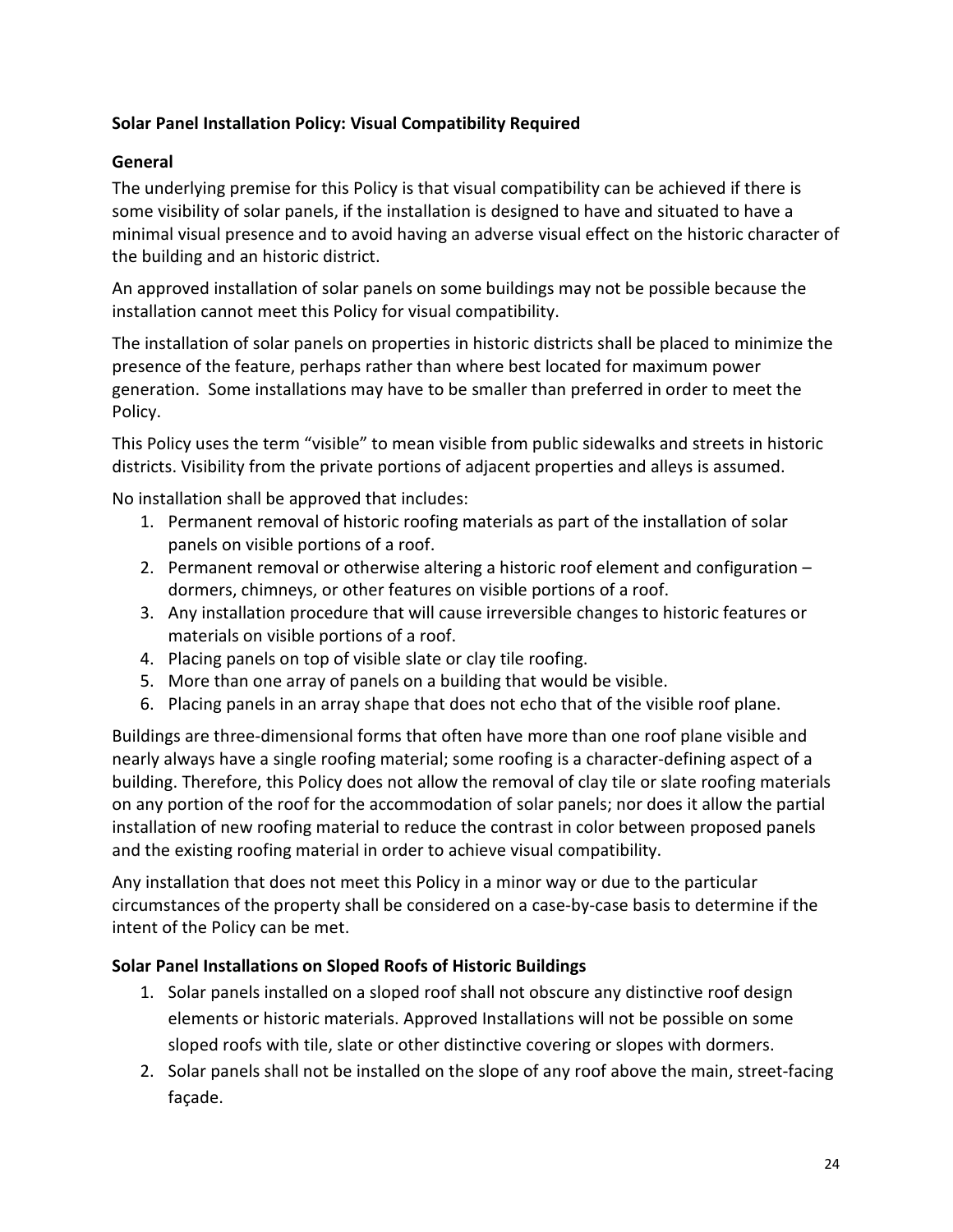- 3. The installation of solar panels on a street-facing side façade of a corner building shall be carefully considered to determine the visual effect of the proposed installation.
- 4. Solar panel arrays shall only be placed a minimal distance from the roof and parallel to any sloped roof surface.
- 5. A solar panel array shall only consist of a single, simple rectangular shape when it has any degree of visibility.
- 6. It may be possible to place solar panels on the rear portion of a side-slope of a roof, depending on the design and materials of the roof and the visibility of that portion of the roof
	- a. The percentage of roof coverage must be considered; in some instances, more coverage reduces the visual presence of an installation and in others, a smaller percentage is more appropriate.
	- b. The presence of dormers and chimneys must also be considered.
- 7. Solar panels shall not be installed on any:
	- a. Mansard or false-mansard roof plane;
	- b. Visible dormer roof; and
	- c. Roof of a front or side porch or visible appendage.

### **Solar Panel Installations on Flat Roofs of Historic Buildings**

- 1. Solar panels shall be placed for minimum visibility of the installation, set back from parapet walls; this requirement may limit the size of the installation.
- 2. Visibility of the top portions of the panels may be acceptable and shall be considered on a case-by-case basis.

# **Solar Panel Installations on Auxiliary Structures and Appendages**

- 1. Solar panels may be placed on garages, other auxiliary buildings, and rear porches, and perhaps other appendages when the applicable requirements for the roof shape installations stated above are met and the garage or other building does not have a highly visible location.
- 2. Panels may be installed as awnings when visibility does not detract from the historic character of the building.

### **Installation Details**

- 1. Conduit between the solar panel installation and the control panels shall be placed as inconspicuously as possible and be painted to harmonize with building materials behind it.
- 2. AC disconnect and PV combiner panels and any other equipment that must be placed near the Ameren utility meter shall be placed as inconspicuously as possible.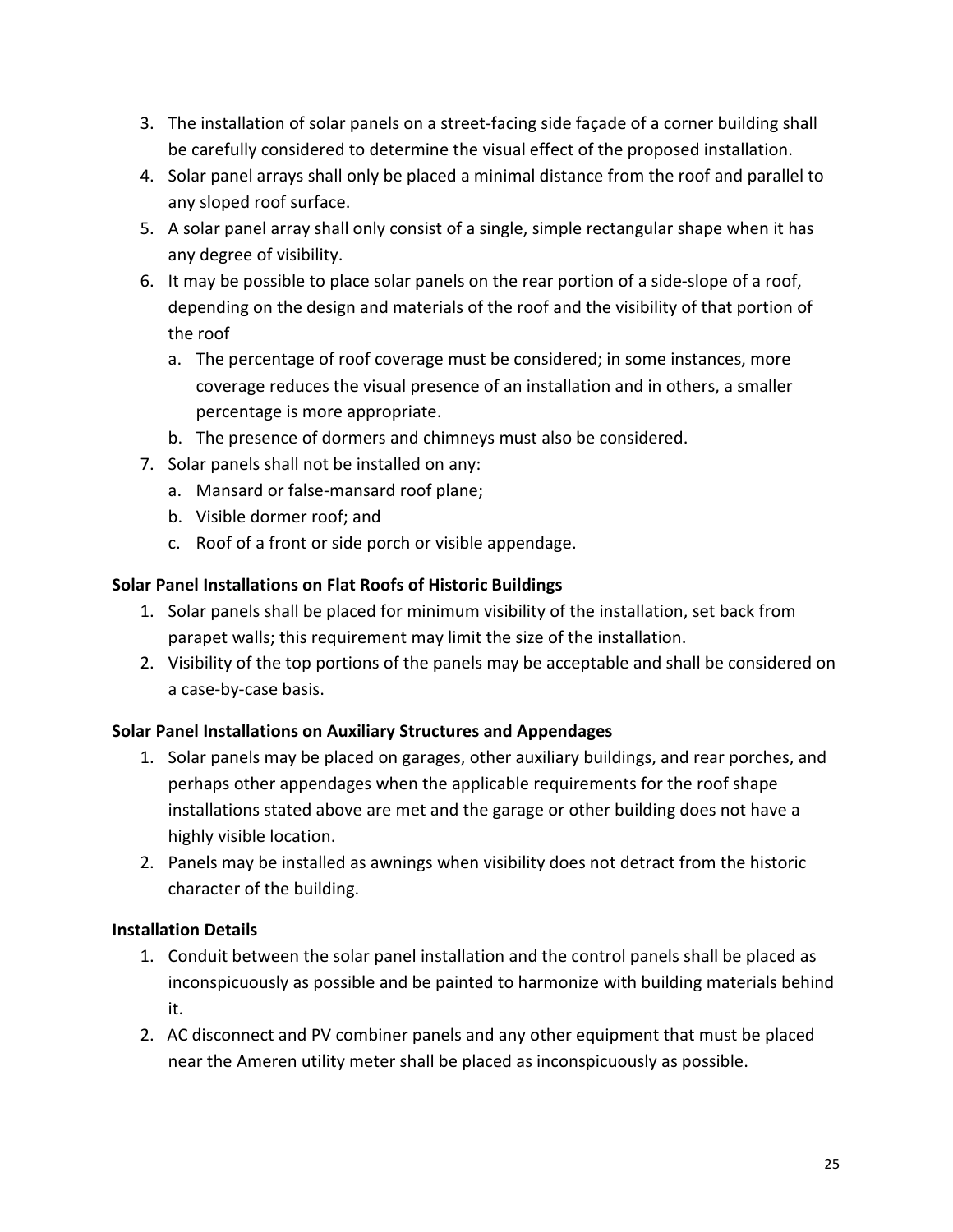3. Vent pipes that would otherwise interrupt a rectangular array of panels shall be shortened or relocated in order to not decrease visual compatibility.

# **Solar Panel Ground Installations**

- 1. A ground-mounted solar array shall be placed for minimum visibility from public areas in historic districts.
- 2. Visibility of a limited portion of a ground-mounted solar array may be acceptable and shall be considered on a case-by-case basis.

# **Solar Panel Installations on Non-Historic Buildings in Historic Districts**

- 1. Installations on all non-historic single-family residential buildings, both existing and proposed, in historic districts shall be addressed as above by type of roof slope.
- 2. New buildings other than single-family residences that incorporate solar panels shall be considered on a case-by-case basis.
	- a. Consideration shall be given to how well integrated the panels are into the overall design, i.e., as shade devices or awnings, and how prominent they are.
	- b. Buildings where solar panels form portions of the exterior walls or dominate the façade or roofline of the building are not likely to be considered to be compatible new construction in a historic district.

# **Solar Shingles**

- 1. Solar shingles shall meet the requirements for sloped roof installations.
- 2. Installation of the product cannot cause the removal of historic slate or clay tile roofing material.
- 3. The product shall not be applied in any pattern, such as alternating strips with traditional roofing materials.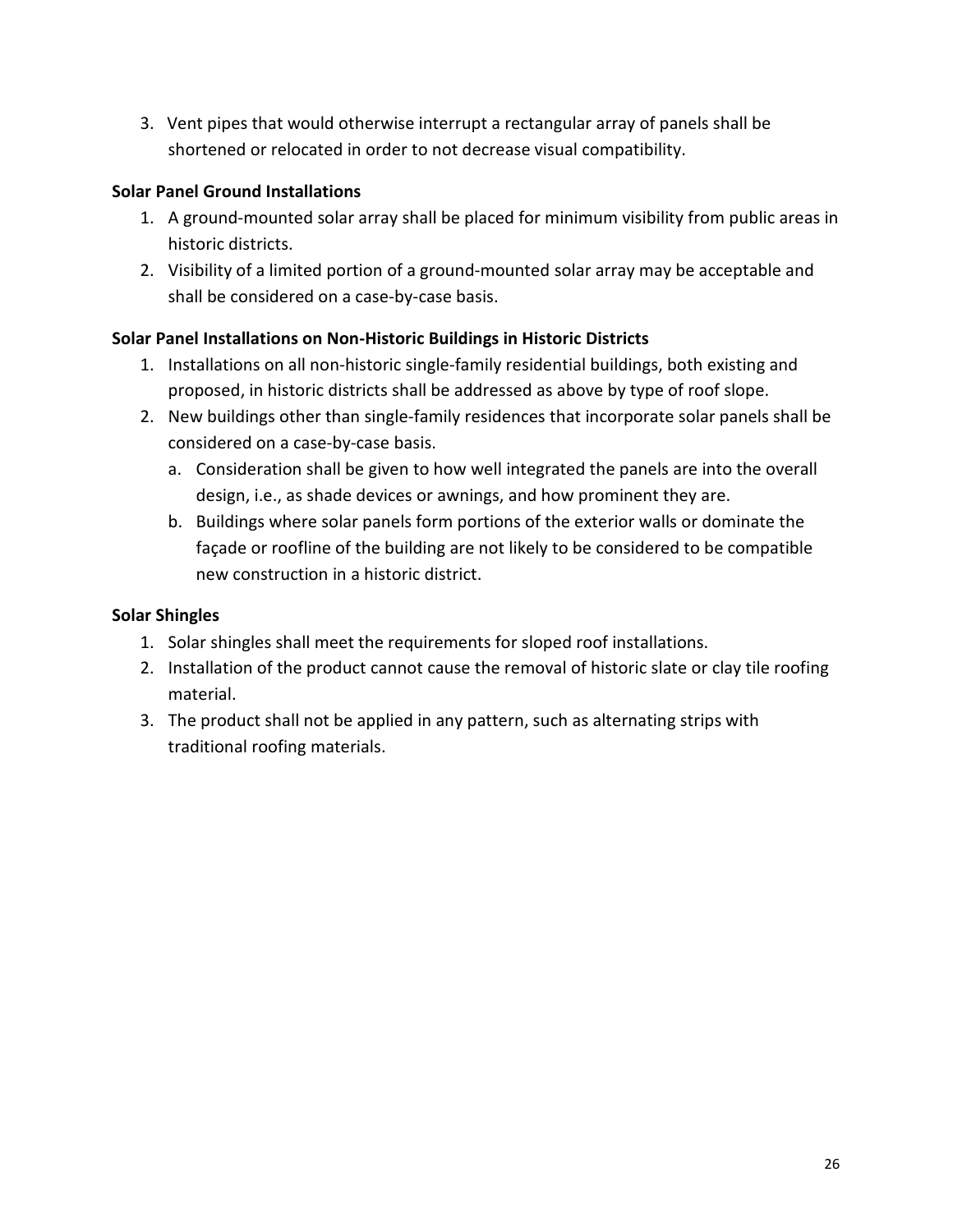### **Solar Panel Installation Policy: No Visibility Required**

### **General**

The underlying premise for this Policy is that visible solar panels are incompatible with maintaining the historic character of a property in an historic district.

This Policy uses the term "visible" to mean visible from public sidewalks and streets. Visibility from the private portions of adjacent properties is assumed.

Buildings are three-dimensional forms that often have more than one roof plane visible and nearly always have a single roofing material; some roofing is a character-defining aspect of a building. Therefore, this Policy does not allow the removal of clay tile or slate roofing materials on any portion of the roof for the accommodation of solar panels; nor do they allow the partial installation of new roofing material to reduce the contrast in color between proposed panels and the existing roofing material in order to achieve visual compatibility.

Any installation that does not meet this Policy in a minor way or due to the particular circumstances of the property shall be considered on a case-by-case basis to determine if the intent of the Policy can be met.

As the length of service of current solar panels is undetermined, and the preservation of historic character is the goal of historic district designation, this Policy *recommends* that no installation alter the historic character of the roof by:

- 1. Removal of historic roofing materials during the installation of non-visible solar panels.
- 2. Removal or otherwise altering a historic roof element and configuration dormers, chimneys, or other features – to install non-visible solar panels.
- 3. Any installation procedure that will cause irreversible changes to non-visible historic features or materials.

### **Solar Panel Installations on Sloped Roofs of Historic Buildings**

- 1. Solar panel arrays installed on a sloped roof shall not cause any change to any visible distinctive roof design elements or historic materials.
- 2. Solar panel arrays shall not be installed on any visible slope of any roof.

### **Solar Panel Installations on Flat Roofs of Historic Buildings**

Solar panels shall be placed so as to be not visible.

### **Solar Panel Installations on Auxiliary Structures and Appendages**

Solar panels may be placed on garages, other auxiliary structures, and rear porches and perhaps other appendages when they are not visible.

### **Solar Panel Ground Installations**

A ground-mounted solar array shall be placed where it is not visible.

### **Solar Panel Installations on Non-Historic Buildings**

Installations on all non-historic buildings in historic districts shall not be visible.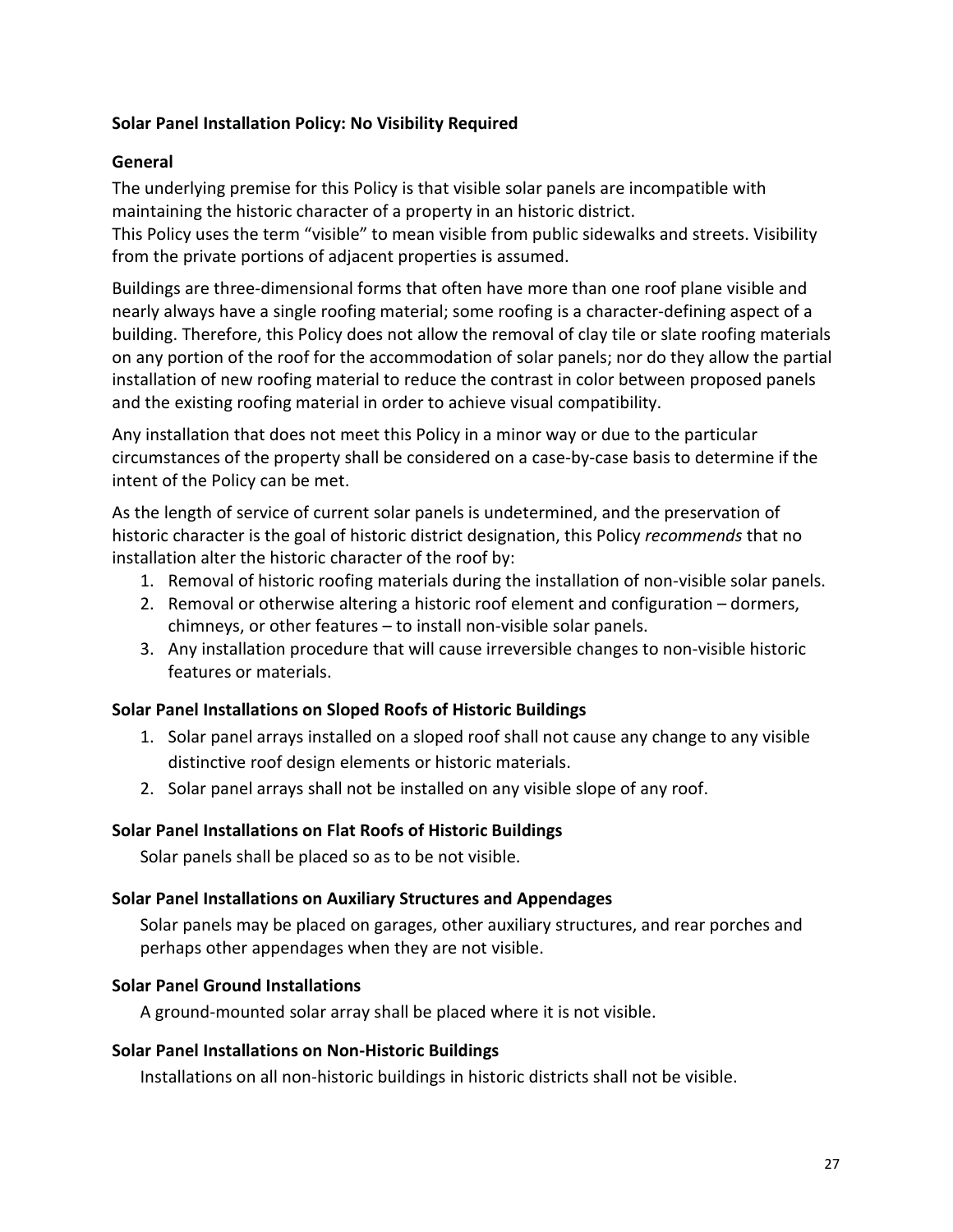# **Solar Shingles**

Solar shingles may be installed only on roof areas that are not visible and shall not cause the removal of any slate or clay tile roofing.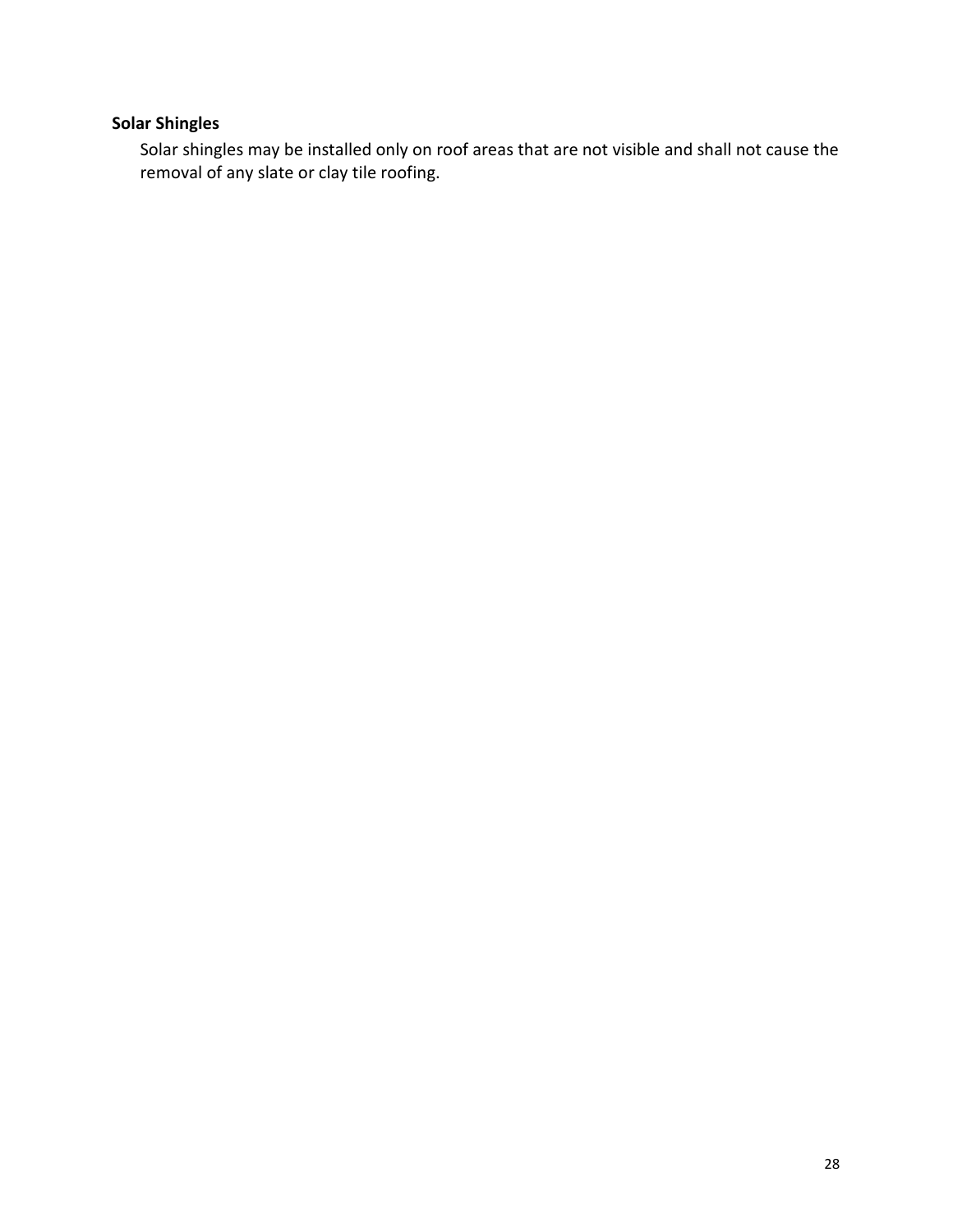

CITY OF ST. LOUIS PLANNING & URBAN **DESIGN AGENCY CULTURAL RESOURCES OFFICE** FRANCIS G. SLAY, Mayor

#### **E.**

| DATE:    | January 28, 2013                                                 |
|----------|------------------------------------------------------------------|
| SUBJECT: | Nomination to the National Register for the Biddle Street Market |
| ADDRESS: | 1211-19 Tucker Boulevard - WARD: 5                               |
| STAFF:   | Bob Bettis, Preservation Planner, Cultural Resources Office      |



**Biddle Street Market** 

**PREPARER:**  Lafser & Associates

#### **RECOMMENDATION:**

The Preservation Board should direct the staff to prepare a report for the State Historic Preservation Office that the property meets the requirements of National Register Criterion A in the area of Commerce.

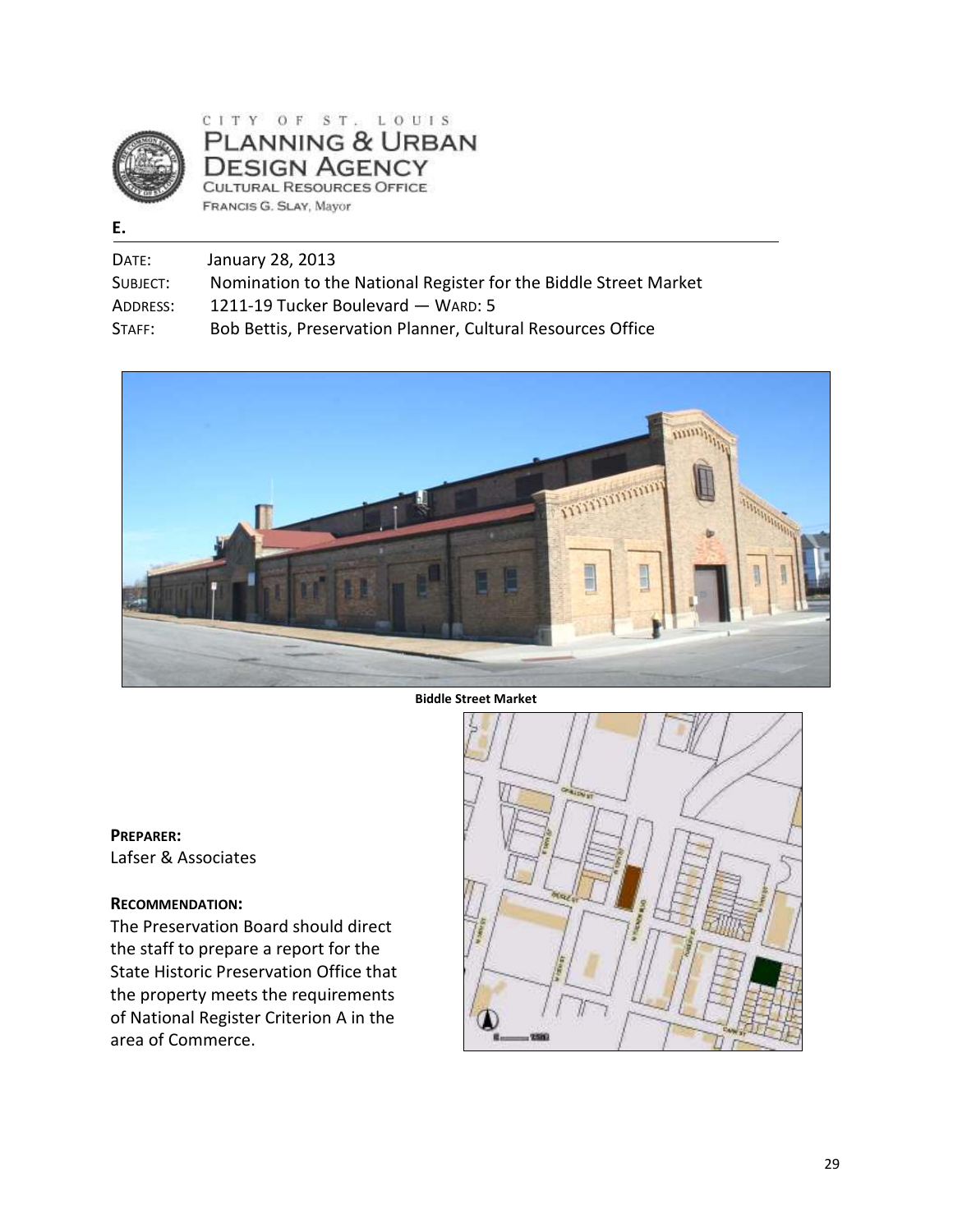#### **RELEVANT LEGISLATION:**

**Section 101(c)(2)(A) of the National Historic Preservation Act of 1996 (amended) Before a property within the jurisdiction of the certified local government may be considered by the State to be nominated to the Secretary for inclusion on the National Register, the State Historic Preservation Officer shall notify the owner, the applicable chief local elected official and the local historic preservation commission. The commission, after reasonable opportunity for public comment, shall prepare a report as to whether or not such property, in its opinion, meets the criteria of the National Register.** 



**Wheel window on north side East side entrance** 



#### **PROPERTY SUMMARY:**

The Biddle Street Market, now used as a City Health Department facility, was the site of a public market since c. 1850, shortly after the property was donated for that purpose by Ann Mullanphy Biddle. The current building is the third market to be built on the property, replacing an earlier brick and frame structure. Although constructed by the City and designed by City Architect Albert A. Osburg (the designer of many public buildings of the period, including Homer G. Phillips Hospital; Vashon and Tandy Community Centers, and a number of police stations) the Bissell market was privately owned and operated. It served as a public market from 1932 to 1946, when changing neighborhood demographics, improved transportation and the advent of supermarkets reduced the demand for public market facilities.

Biddle Street Market is one of the few remaining of what were once a large number of city market buildings. Although somewhat compromised architecturally, and with a changed environment, the building retains sufficient integrity to convey its original appearance and function and therefore is eligible for the National Register under Criterion A for Commerce.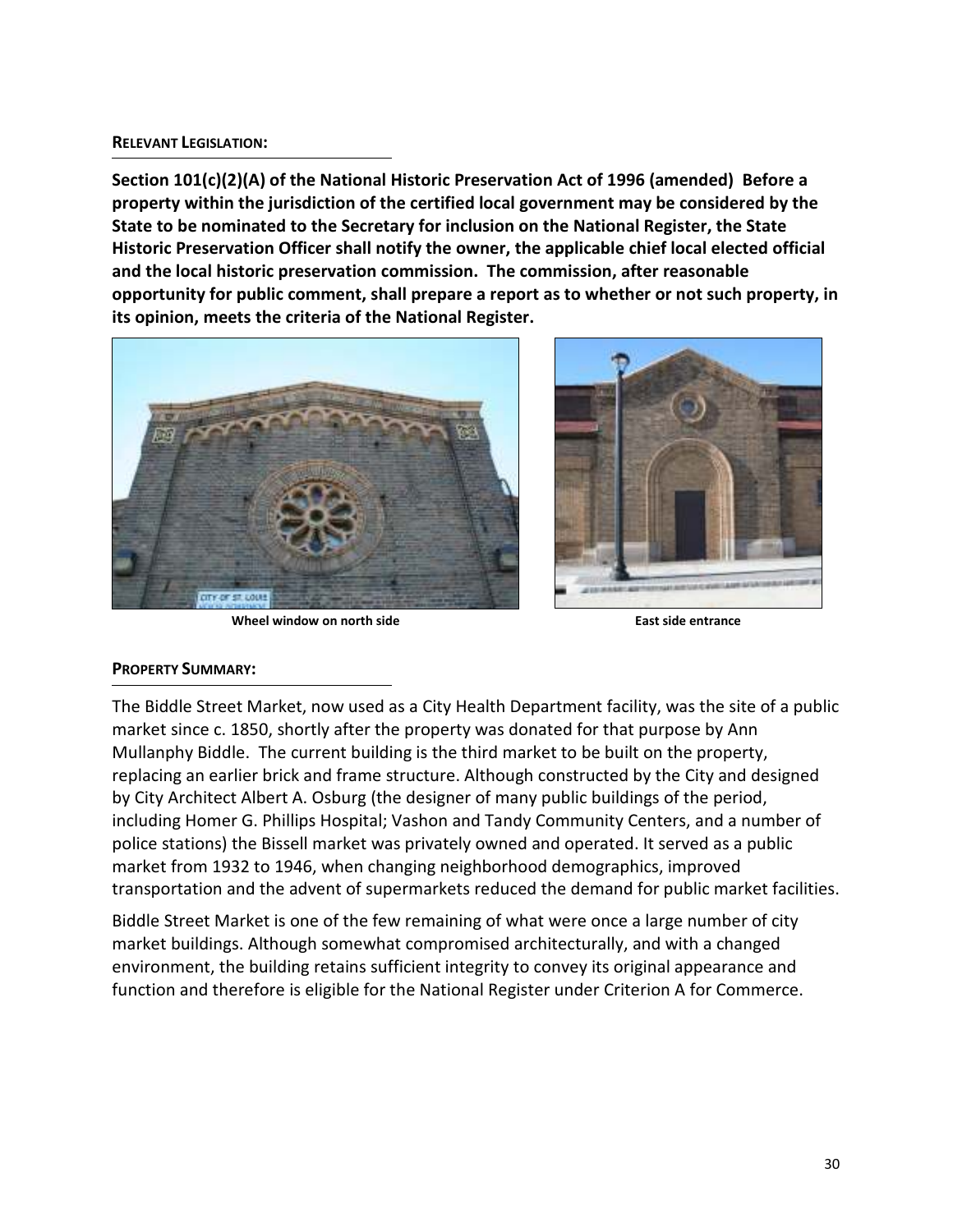

CITY OF ST. LOUIS PLANNING & URBAN DESIGN AGENCY CULTURAL RESOURCES OFFICE FRANCIS G. SLAY, Mayor

#### **F.**

DATE: January 28, 2013

SUBJECT: Nomination to the National Register for the Walnut Park School

ADDRESS: 5314 Riverview Blvd. - WARD: 27

STAFF: Andrea Gagen, Preservation Planner, Cultural Resources Office



**Walnut Park School** 

**PREPARERS:**  Rosin Preservation LLC

### **RECOMMENDATION:**

The Preservation Board should direct the staff to prepare a report for the State Historic Preservation Office that the church is eligible for listing in the National Register under Criterion C, and is locally significant in the area of Architecture.